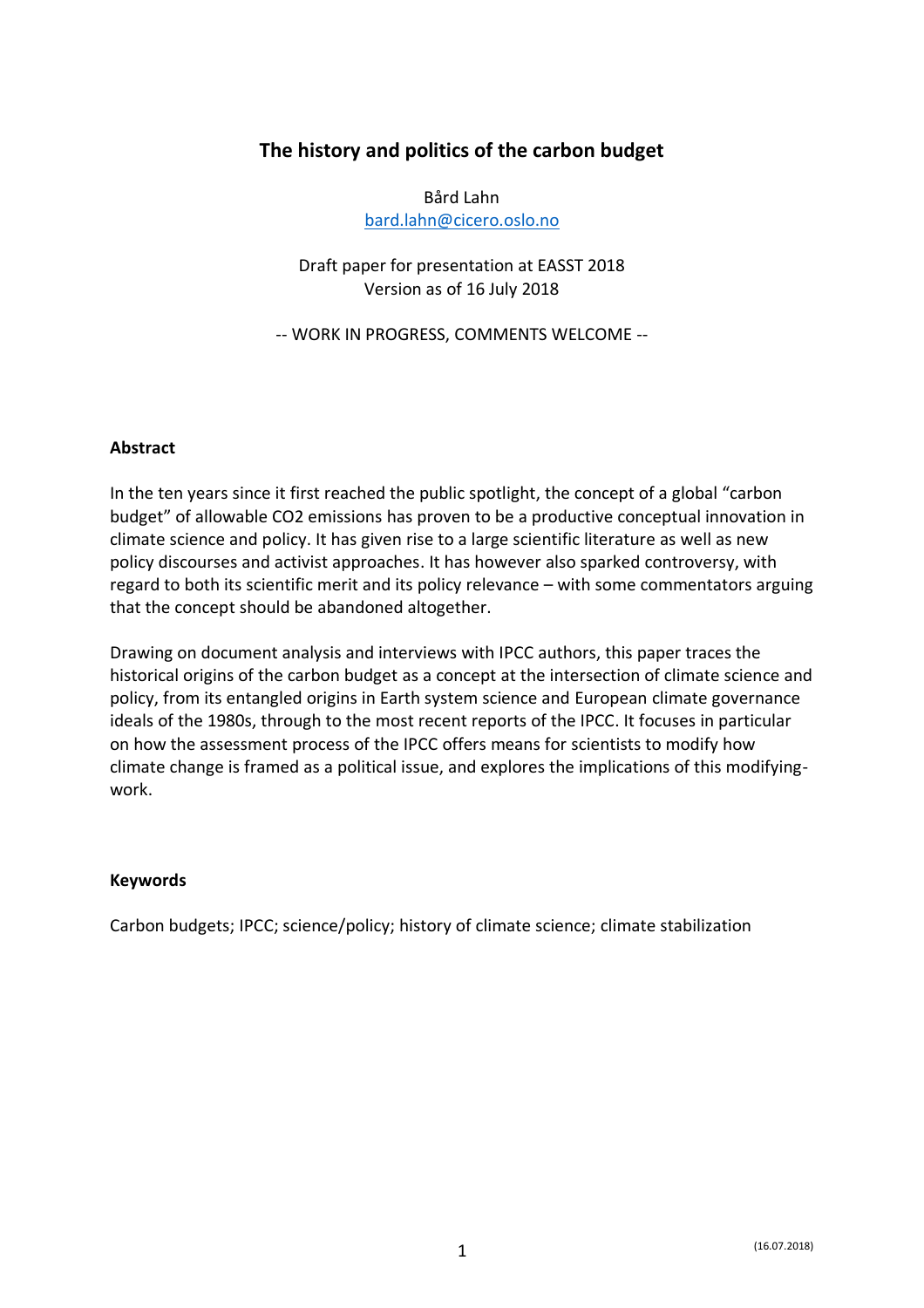### **1. Introduction: A global budget for the Anthropocene**

In the span of about ten years, the concept of a global "carbon budget" has become a central point of reference in climate science and policy. Although the term itself dates back to the 1980s, the idea of establishing a quantified budget of how much carbon should be allowed to be emitted into the atmosphere – a limit on the "cumulative total carbon dioxide emissions over the entire 'anthropocene' period" (Allen, Frame, Huntingford, et al., 2009, p. 1164) – was first brought to prominence around 2009. In the following years, the concept was widely taken up in climate policy discourse, where it has been used to support a wide variety of positions, for example: that most of the world's remaining coal and oil should be left in the ground (McKibben, 2012); that continued investment in fossil fuels carries large risks to the international financial system (Leaton, 2011); the need for a fundamental reordering of international climate policy (WBGU, 2009); and for a massive redistribution from the North to the South (Winkler et al., 2011). In this way, it has come to play an important role in constituting what Randalls (2016) calls "climatic globalities": Diverse ways of problematizing climate change as a global issue – of establishing a global framing through which the problem(s) can be rendered knowable and governable.

The relatively rapid uptake of the carbon budget concept is particularly visible in the reports of the Intergovernmental Panel on Climate Change (IPCC). As an organisation that mediates between the realms of science and policy (Hulme & Mahony, 2010; Miller, 2004), the IPCC arguably occupies a special role in the assembling of climatic globalities. Aiming to provide authoritative statements about the scientific knowledge on climate change, the IPCC's periodic "Assessment Reports" are perhaps the foremost example of the role of science in framing climate change as a global issue. Thus, when the IPCC made the concept of carbon budgets and cumulative carbon dioxide emissions central to the framing of its Fifth Assessment Report (AR5) in 2013-2014 (see in particular Pachauri et al., 2014), it was a decisive contribution to ensuring the concept's uptake in the climate policy discourse. The carbon budgets that AR5 presented for temperature limits of 2˚C and 1.5˚C were an important part of the scientific basis when these two limits were enshrined as the ultimate goal of international climate policy through the adoption of the Paris Agreement at the UN climate summit in 2015.

The central position of the carbon budget concept in framing climate science and policy has however also led to controversy. In particular, scientific work undertaken in preparation for a new IPCC "Special Report" on the Paris Agreement's temperature limit of 1.5˚C (SR15) opened the possibility for large revisions in the budget figures presented in AR5 (Millar et al., 2017). The sudden prospect of large scientific uncertainties in carbon budget estimates sparked intense debate in the scientific community. Some commentators questioned the relevance of the concept for policymaking altogether (Geden, 2018; Peters, 2018), arguing that "it has only been able to influence international climate policy talk – but not decisions, or actions" (Geden, 2018, p. 381). Despite diverging views in the scientific community, however, the carbon budget continues to hold a central position in how climate change is framed as a global issue – as seen, for example, in the forthcoming publication of the SR15.

This paper explores the history of the carbon budget as a concept at the intersection of climate science and policy. Starting from its influential formulations in 2009, it looks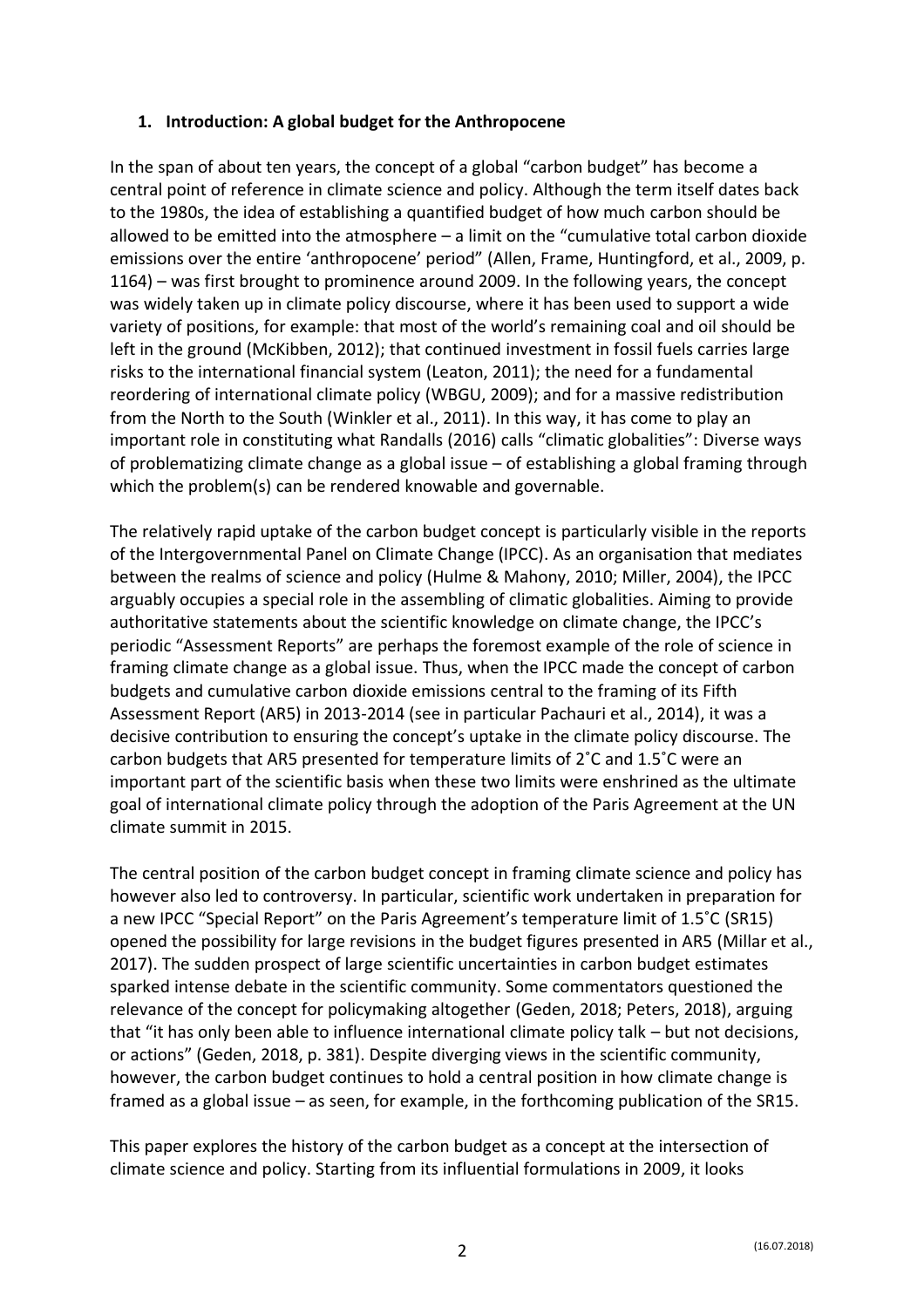backwards in order to trace the roots of the concept back to the 1980s, as well as forward in order to examine its later influence – in particular through the AR5 and SR15 reports of the IPCC. Based on this historical account, the paper asks what specific *work* the carbon budget does in climate science and politics.

The paper is based on document analysis – primarily of the extensive and growing scientific literature on carbon budgets – as well as interviews with key actors within the scientific community. Section 2 describes how the carbon budget concept emerged in the scientific literature prior to the AR5 process, taking the publication of two studies in the journal *Nature* in April 2009 (Allen, Frame, Huntingford, et al., 2009; Meinshausen et al., 2009) as a starting point for exploring the concept's roots in two distinct traditions: Earth system science, more specifically coupled climate-carbon cycle modelling; and climate economics and political-administrative practices regarding climate stabilization targets based on costbenefit thinking.

In section 3, a particular focus is placed on the role of the IPCC. Following the call by Mahony and Hulme (2018, p. 403) to "attend to the agonistic processes by which knowledge framings are constructed within such institutional spaces [as the IPCC]", the analysis pays particular attention to how the IPCC process contributed to the development and stabilization of the carbon budget as a framing concept in climate science and policy. As an organisation at the boundary of science and politics, the IPCC is constantly balancing its twin aims of being "policy relevant but not policy prescriptive" (Beck & Mahony, in progress). The history of the carbon budget concept sheds light on how this balancing act shapes the specific way its reports frame climate change as a global problem, and the kinds of agency the IPCC process affords scientists in modifying this framing.

The final section discusses the work performed by the carbon budget concept, in particular how the concept's radical simplifications serve to modify how the issue of climate change is framed. The IPCC is highlighted as an important site of such "modifying-work" (Asdal, 2015), and it is argued that the simplifications that the carbon budget concept promises are simultaneously at the core of its appeal and a recurring source of controversy.

# **2. Historical origins of the carbon budget**

## 2.1 Making climate change "simpler"

The front page of *Nature*'s April 2009 issue warned of "the coming climate crunch". Depicting a globe on the verge of being crushed by the weight of the "trillionth tonne of carbon", the front page dramatically underscored the message of the journal's contents: Two scientific papers, by Myles Allen and colleagues (2009) and Malte Meinshausen and colleagues (2009) respectively, that both calculated the amount of cumulative carbon emissions that would lead to a temperature rise of 2˚C above pre-industrial levels. The "trillionth tonne" threatening Earth from above was a direct reference to the former paper, which concluded that a trillion tonnes of carbon (TtC) was the amount that would bring temperature rise to  $2^{\circ}C$  – the target many countries supported ahead of the upcoming UN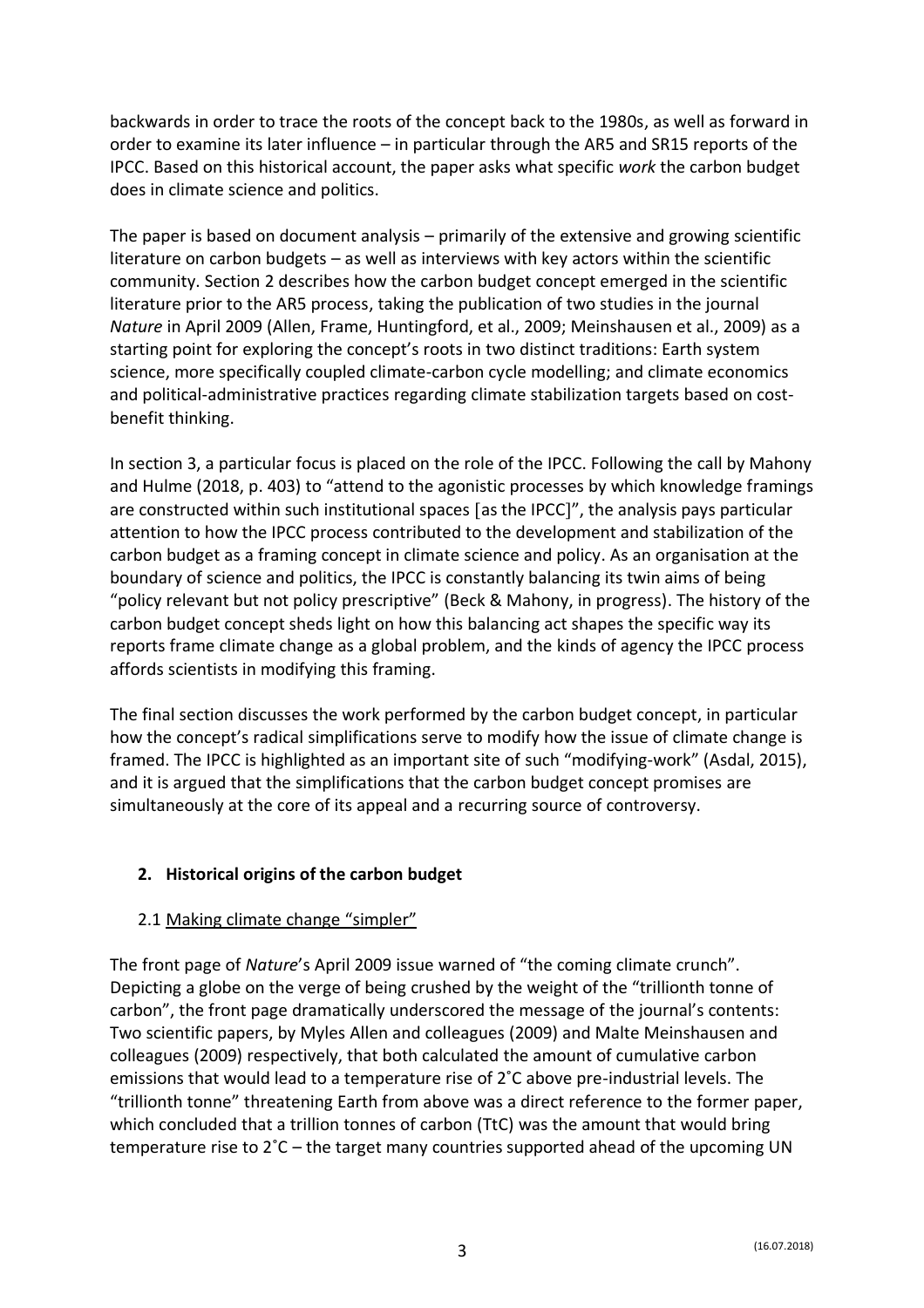Framework Convention on Climate Change (UNFCCC) meeting in Copenhagen in December 2009.

In moving directly from global temperature change to global cumulative emissions, the two papers signalled a new direction in the scientific literature on climate change mitigation and policy targets. So far, most of the scientific work in this area had primarily focused on the level at which the concentration of greenhouse gases in the atmosphere should be stabilized – a specific amount of atmospheric CO2 measured in "parts per million" (ppm) that would be consistent with the goal of the UN Climate Change Convention (UNFCCC) to "avoid dangerous anthropogenic interference with the climate system". This was particularly evident in the four IPCC reports, which put great emphasis on describing scenarios for greenhouse gas stabilization at 450 ppm, 550 ppm and so on. From a given stabilization level, it was possible to model, on the one hand, the associated temperature rise; and on the other, the flows of greenhouse gas emissions consistent with maintaining such concentrations (Boykoff, Frame, & Randalls, 2009). To quantify the levels of future CO2 emissions that may be consistent with certain levels of temperature rise, therefore, one had to go through a specific stabilization level. This led to a persistent uncertainty in emission estimates stemming from the uncertainty around climate sensitivity – that is, the amount of warming to expect from a doubling of atmospheric CO2 concentrations (van der Sluijs, van Eijndhoven, Shackley, & Wynne, 1998).

This was precisely the uncertainty that the *Nature* papers of April 2009 promised to reduce. During a joint press briefing about the two papers organized by *Nature*, Myles Allen explained that climate change is "neither worse nor better than you thought, but it may be *simpler*" (*Nature* press briefing, available online). Until now, Allen argued, "discussions have focused on stabilization levels, but climate sensitivity is persistently uncertain." In contrast, the papers presented in *Nature* of April 2009 "find a simple and predictable relationship between the total amount of carbon we release into the atmosphere and the peak temperature we get in response". The focus, in other words, was in large part on how the measure of cumulative emissions was a *simpler and more precise way* of understanding the relationship between CO2 and temperature – a simple metric for governing the global thermostat that avoided the uncertainty of translating temperature from atmospheric concentration levels as traditionally done, for example, in the reports of the IPCC.

The two papers differed in their methods as well as in the focus of their presentation. The paper by Allen and colleagues primarily argued for the advantage of using cumulative CO2 emissions as a metric for predicting temperature rise. Taking a *longue-durée* view of fundamental mechanisms of the Earth system, it calculated the amount of carbon (a trillion tonnes) that could be emitted over the entire Anthropocene period, defined as running from the beginning of industrialization up until the year 2500. From this rather detached vantage point, the authors argued that "policy targets based on limiting cumulative emissions of carbon dioxide are likely to be more robust to scientific uncertainty than emission-rate or concentration targets" (Allen, Frame, Huntingford, et al., 2009, p. 1163).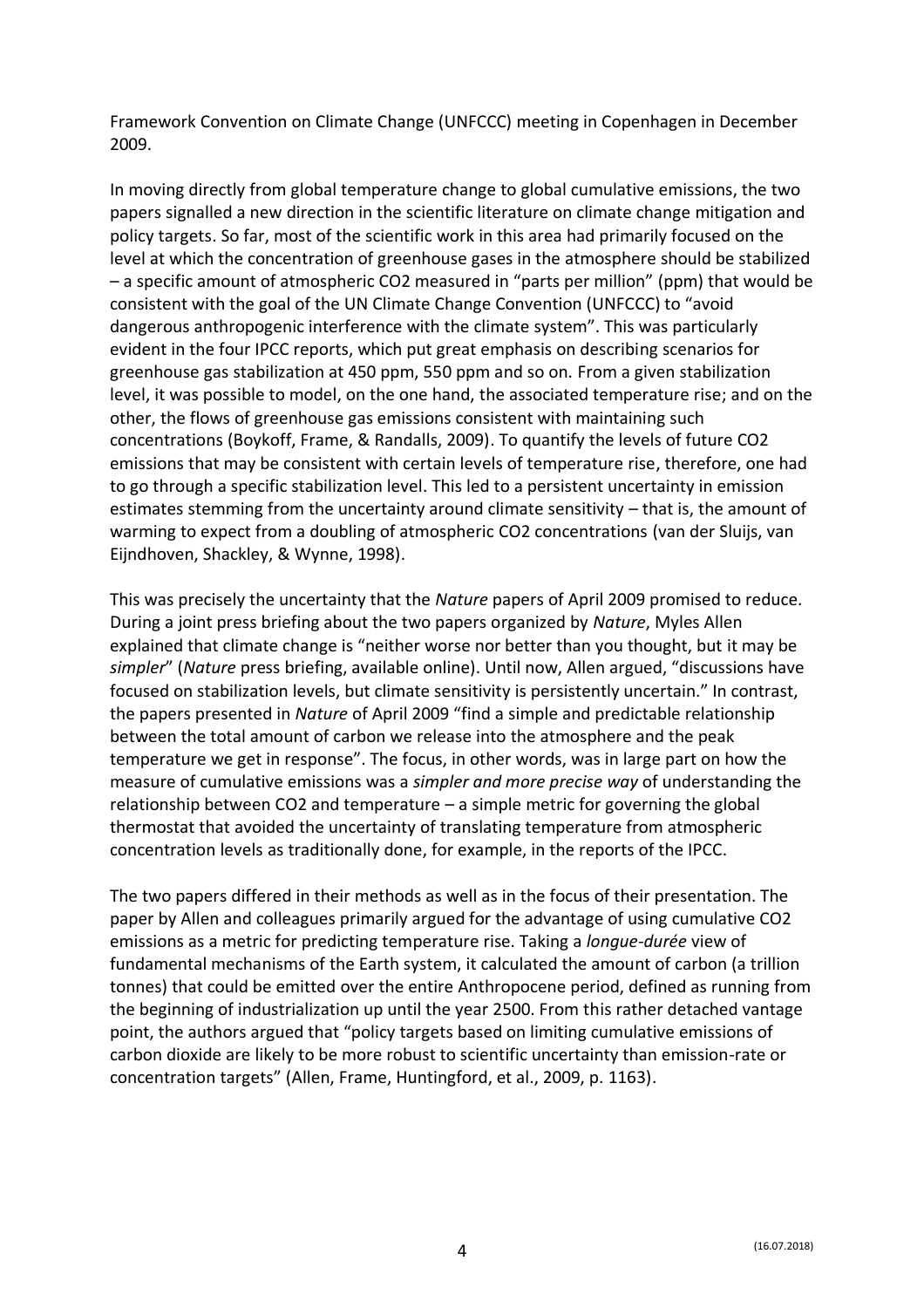

**Figure.** The coming climate crunch: The trillionth tonne of carbon. *Nature* April 2009 issue.

The paper by Meinshausen and colleagues, in contrast, adopted a more explicit near-term view. Noting that more than 100 countries have adopted 2˚C as a warming limit, it quantified "GHG emission budgets for the 2000–50 period that would limit warming throughout the twenty-first century to below 2˚C" (Meinshausen et al., 2009, p. 1158). It also referenced a recent statement by the G8 countries about targets for greenhouse gas emission reductions by the year 2050, and quantified the emission levels in 2050 that would be consistent with  $2^{\circ}$ C. Finally, it contrasted the cumulative emissions for a  $2^{\circ}$ C temperature rise with the available resources of fossil fuels, showing that the potential carbon emissions of existing coal, oil and gas reserves vastly exceeds the carbon emissions consistent with the 2˚C limit. In several respects, therefore, the paper spoke much more directly to the political situation before the Copenhagen conference, seeking to provide numbers directly relevant to the governing of global climate rather than arguing for a specific approach to target-setting based on climate system properties as in Allen et al. (2009).

Despite such differences in focus, however, the overarching message from the considerable publicity work around the two *Nature* papers was that they fundamentally told the same story: That there is a limited amount of carbon which can be emitted to the atmosphere before global temperature likely rises beyond 2˚C. When taking into account their different approaches, such as differences in time periods and coverage of greenhouse gases, the two papers also broadly agreed on the quantity of carbon that could be emitted (Allen, Frame, Frieler, et al., 2009; PIK, 2009). This was no coincidence. For one thing, the two lead authors, Malte Meinshausen and Myles Allen, had already in 2005 discussed the idea that cumulative emission targets would have advantages over concentration targets, when they met at the conference "Avoiding Dangerous Climate Change" (Schellnhuber, Cramer, Nakicenovic,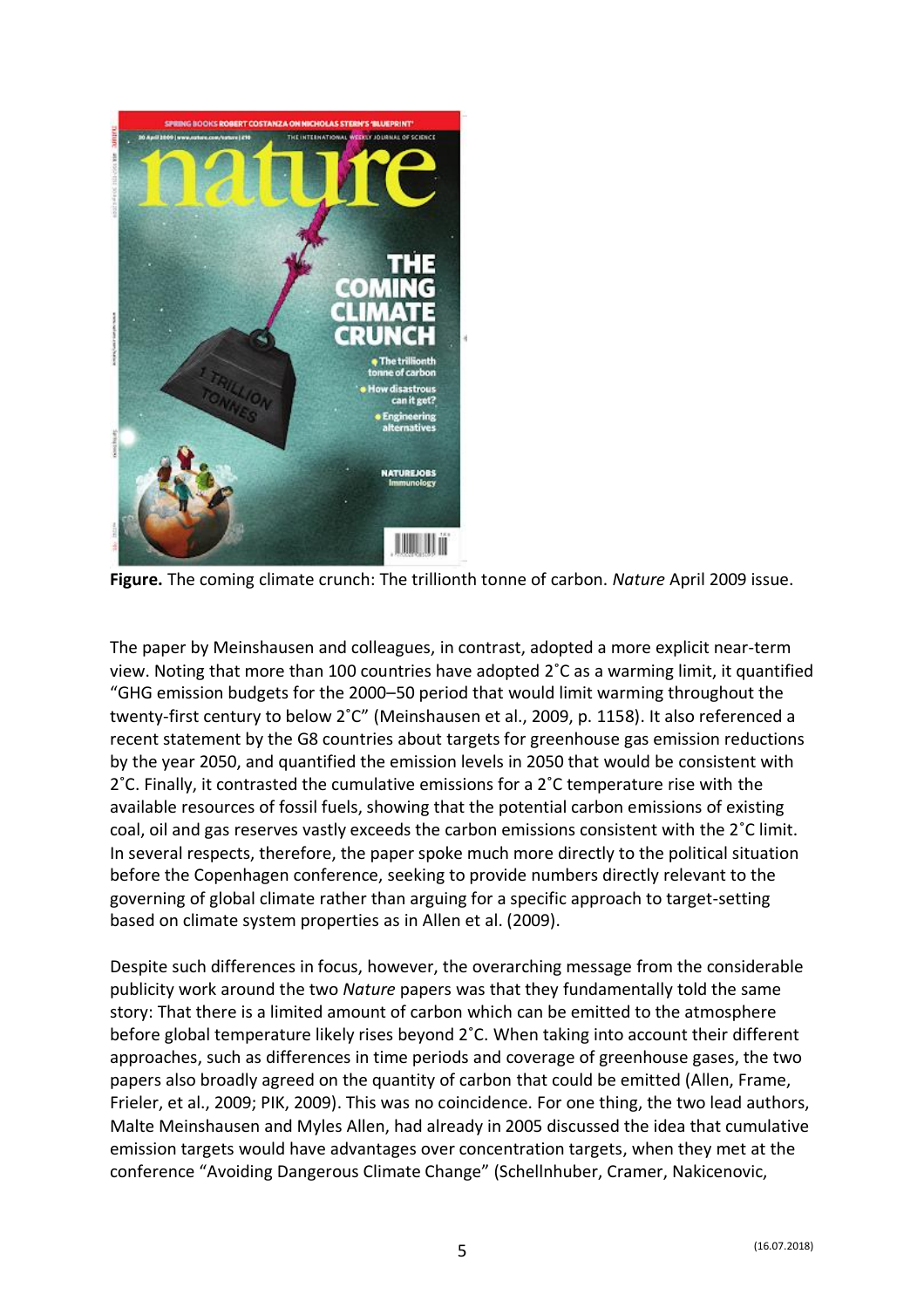Wigley, & Yohe, 2006) which was organized by the UK Met Office on the initiative of Tony Blair (interview). In the following years, they both designed experiments to quantify cumulative emissions for a temperature rise of  $2^{\circ}$ C – the only specific temperature limit being discussed in international policy circles at the time (PIK, 2009).

Even more importantly, both papers drew on a large and growing literature of related work. In fact, the idea of a strong relationship between cumulative emissions and temperature as well as the specific term "carbon budget" were not exclusive to the two *Nature* papers, and they can both be traced back around two decades. The following sections will take a step back to consider the trajectories of these earlier ideas, and how they were taken up and recombined in the formulation of the carbon budget concept that became stabilized around 2009.

### 2.2 The atmosphere as a scarce resource

From the earliest days of climate science and policy, attempts to model future climate change in response to greenhouse gas emissions has been closely intertwined with attempts to establish limits and policy targets that would define acceptable or even optimal levels of warming. The practice of modelling temperature increase as a response to a doubling of CO2 from pre-industrial levels (to approximately 550 ppm) started out as a heuristic for estimating the sensitivity of the climate system to human perturbation – so-called climate sensitivity (van der Sluijs et al., 1998). This practice led to atmospheric concentrations and corresponding temperature rise being established as dominant metrics for representing globally aggregated levels of climate change (Boykoff et al., 2009), which in turn enabled economists during the 1980s and 1990s to establish climate as a resource that could be subject to cost-benefit analysis (Randalls, 2011) – much like what had been done previously in other environmental policy areas such as acid rain (Asdal, 2008).

Discussions about how to establish the "optimal" level of climate change – that is, the point at which climatic damages surpass the cost of reducing greenhouse gas emissions – contributed to the establishment of the "ultimate objective" of the UNFCCC in 1992 to "avoid dangerous anthropogenic interference with the climate system". While this was first discussed in terms of a fixed stabilization level for greenhouse gases in the atmosphere, later discussions moved toward a temperature target (Randalls, 2010). In both cases, the idea was to establish a fixed limit of "tolerable" climate change – a threshold value that would enable physical scientists to determine the level of necessary action to reduce emissions, and economists to calculate how this action could be achieved in an optimal way. In this view, the atmospheric capacity to receive CO2 and other greenhouse gases becomes a scarce resource to be optimally allocated up to the given threshold value. "Climate stabilization" – achieving a stable temperature by way of indefinitely maintaining a specific concentration of greenhouse gases in the atmosphere – thus appeared as "a ready-made product of science and economics combined" (Boykoff et al., 2009, p. 53).

There are several examples of how the notion of a "budget" for efficiently allocating the atmosphere's capacity to store carbon emissions was part of the discourse on climate stabilization. In one of the earliest comprehensive formulations of the idea of establishing a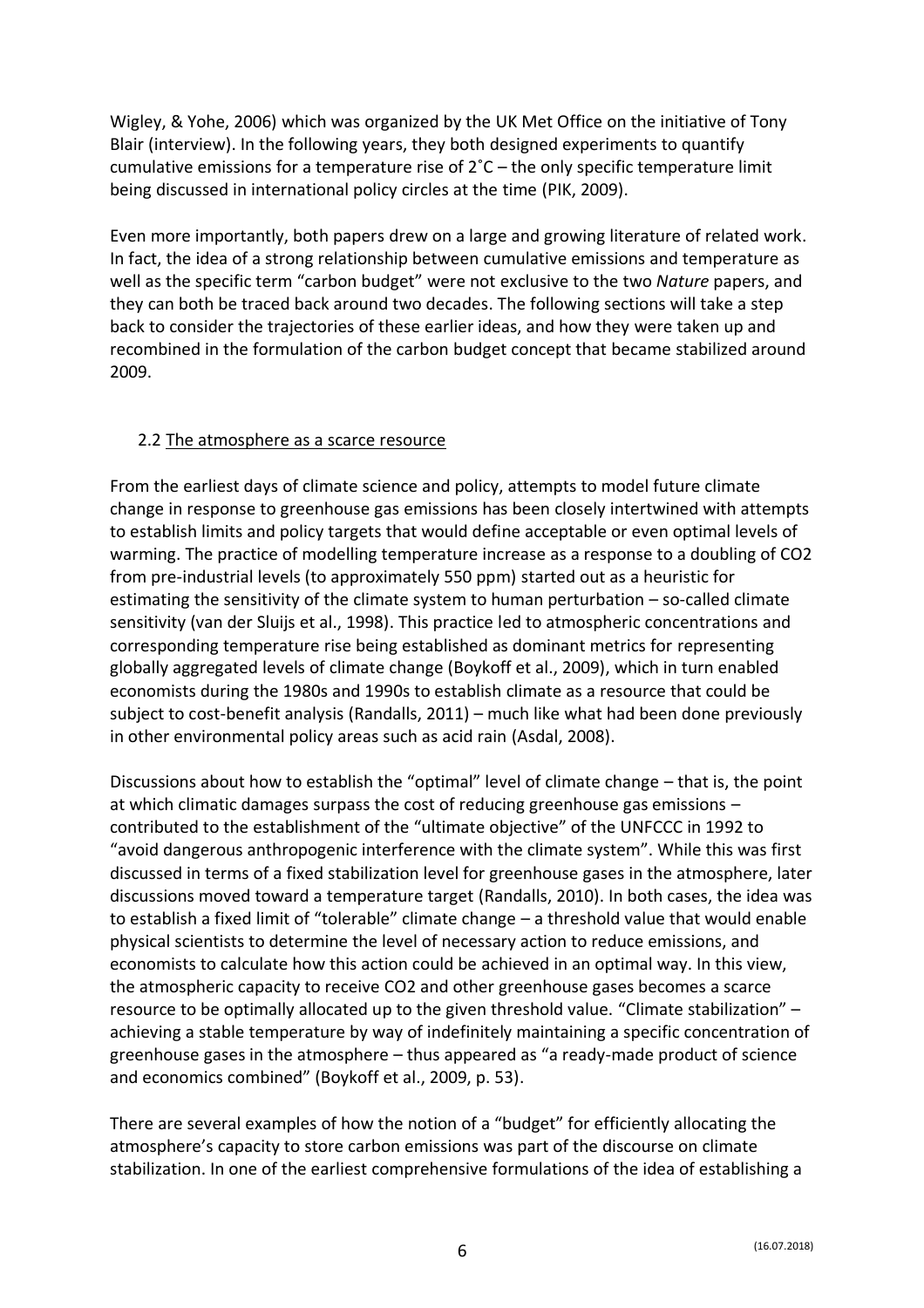"warming limit", Florentin Krause, Wilfrid Bach and Jonathan Koomey argued for a threestage approach to setting climate policy targets: First, a "plausible risk-minimizing warming limit" would be established. Second, "global *cumulative emissions budgets*" for the chosen warming limit would be calculated, before the adoption, finally, of "global *emission reduction milestones* that are compatible with the emissions budgets and warming limits" (Krause, Bach, & Koomey, 1989, p. 35, emphasis in original). The report likely had some influence on European discussions about climate policy targets in the late 1980s and early 1990s, for example through Bach's participation in the German Bundestag's commission on 'the protection of Earth's atmosphere' (Lippold, 1994). Along with other work, such as that of the Advisory Group on Greenhouse Gases (see Randalls, 2010), this led to the EU effectively making the first and third stages of Krause and Bach's proposal part of their climate policy (a temperature limit and global emission reduction targets) – while skipping the middle stage of establishing global cumulative emissions budgets.

The notion of an emissions "budget" however still appeared from time to time during the 1990s, for example in the work of Tom Wigley (Wigley, Richels, & Edmonds, 1996), and perhaps most explicitly in a report by Bill Hare (1997) for Greenpeace International. In the "Carbon Logic" report, Hare partly drew on Krause, Bach and Koomey (1989) to calculate a global budget for allowable carbon emissions, and compared it with global reserves of fossil fuels in order to make the case for leaving large parts of these reserves undeveloped. More than ten years later, Hare was responsible for doing the same comparison as a co-author of the Meinshausen et al. (2009) paper in *Nature* (PIK, 2009, p. 10).

It seems clear, in other words, that the idea of a cumulative emissions budget was linked to ideas about establishing limits for "dangerous" climate change from an early stage. It is perhaps not surprising that "budgeting" becomes part of the vocabulary when discussing how to efficiently allocate the scarce resource of the atmosphere. Indeed, it may be tempting to ask why the concept was not more comprehensively taken up in climate policy discourse in the 1990s – as was the case with the idea of a temperature target, which was widely adopted as climate policy in Europe during that time. Why did the EU in effect adopt the first and third stage of Krause, Bach and Koomey's proposed approach to target-setting, but not the middle stage of a cumulative budget?

A possible explanation lies in the strong position that the idea of "climate stabilization" had gained at the time (cf. Boykoff et al., 2009). The focus on long-term stabilization of climate gave atmospheric concentration levels a privileged position in scientific analysis as well as policy discussions. This is evident, for example, in all of the IPCC's first four assessment reports. In climate models, achieving a specific atmospheric concentration level to be maintained indefinitely required a profile of annual emissions over time – a *pathway* rather than a single figure of cumulative emissions.

In the earliest works on carbon budgets, the scientific necessity of a temporal emissions profile was acknowledged as a problem for the budget concept. Krause, Bach and Koomey (1989) explicitly cautioned that cumulative emission budgets could only be seen as an "approximation", because given that the exact timing of emissions matter to climate system response, cumulative emissions for a given warming limit will vary depending on their distribution over time (Krause et al., 1989, pp. 37–42). The timing of emissions was in turn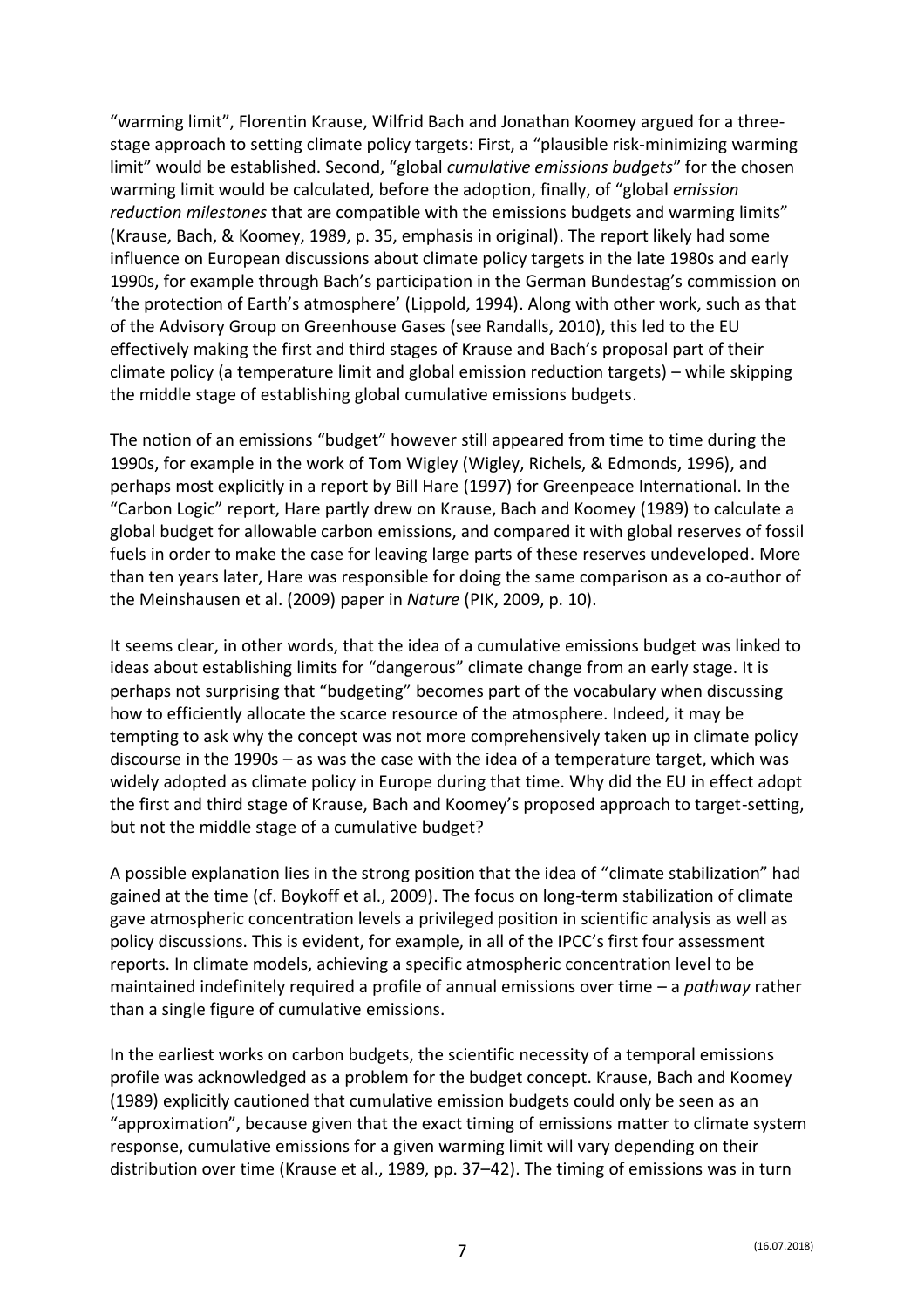understood to be a question of economics, and not just climate system and carbon cycle properties: Discussions about the advantages of near-term versus long-term emission reduction strategies have been a recurring feature of climate change economics since the 1970s (Randalls, 2011). One could of course calculate a cumulative budget as the integral under a given emission pathway, but this left the budget as a mere derivative – a concept secondary to the science/economics-hybrid of the emission pathway.

This is not to say that ideas about emission "budgeting" disappeared from the climate policy discourse of the 1990-2000s. The approach of allocating allowable emissions was established as a key administrative technology in climate policy with the adoption of the Kyoto Protocol in 1997. The Protocol assigned all industrial countries a maximum average emission level over a five-year period (2008-2012), and allowed for the trading of emission "units" in order to transfer emission rights between countries. Although the protocol does not use the term "budget", the system it established was in effect one of assigning specific emission budgets to individual countries.

In the 2000s, there were proposals both for downscaling and upscaling the Kyoto approach: In 2008, the UK Climate Change Act established a system of national "carbon budgets" similar to the Kyoto system, with multi-year budgets for allowable emissions at the national level. In 2009, the German Advisory Council on Global Change (WBGU), a governmentestablished scientific advisory body, proposed expanding the Kyoto approach to a global system in which all countries would be assigned shares of a long-term "emission budget" (WBGU 2009). The proposal, branded as the "WBGU Budget Approach", was directed towards the upcoming UN climate summit in Copenhagen, which was set to agree a successor to the Kyoto Protocol. In parallel with this, government-affiliated Chinese experts developed the idea of a "budget approach" to sharing the right to emit greenhouse gases equitably between nation-states, based on cumulative historical and future emissions (DRC, 2009; Pan & Chen, 2010). This idea was picked up by groups who argued that the North had already overconsumed their "budget", and that climate justice therefore required compensations to the South (e.g. Khor, 2010).

The point is not, in other words, that thinking about emission allowances in terms of "budgeting" disappeared. It is rather that the concept of carbon budgets during the 1990s and early 2000s was classified mostly as an administrative tool for allocating greenhouse gas emissions between nation-states over shorter periods of time, rather than as a scientific concept pertaining to the global scale or timespans like "the entire 'anthropocene' period" (Allen, Frame, Huntingford, et al., 2009, p. 1164). The strong focus on climate stabilization as the overarching goal of climate policy, and the corresponding scientific focus on long-term atmospheric concentration levels and temporally specific emission pathways, made the budget idea less attractive as a scientific concept – the kind of concept that would belong in the report from IPCC's Working Group I, which deals with "the physical science basis" of climate change. In the years before *Nature* published the two papers that relaunched the carbon budget concept in 2009, however, this situation was changing, as will be shown in the next section.

## 2.3 Simplicity "by chance"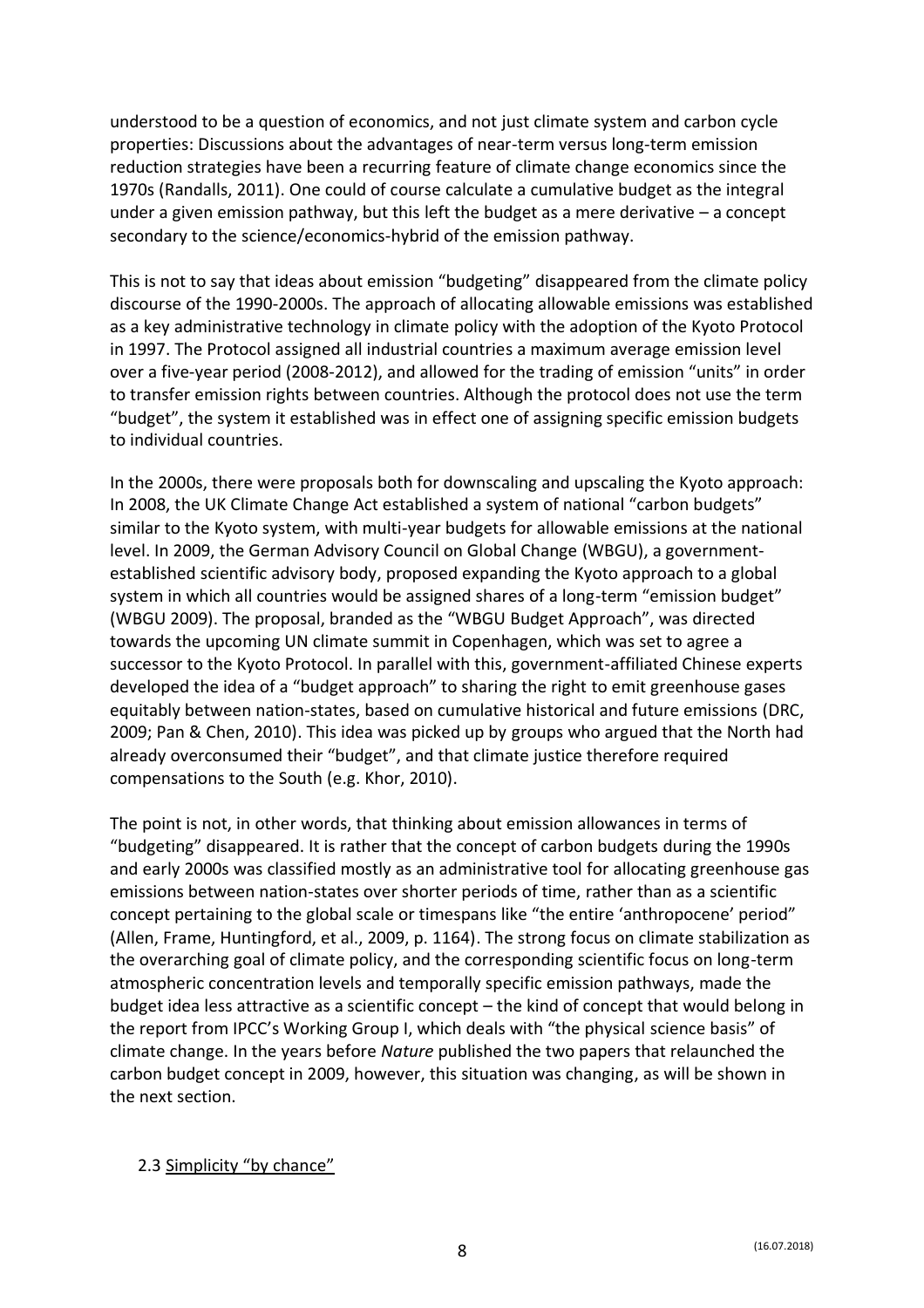In the years leading up to 2009, the fundamental *irreversibility* of carbon emissions to the atmosphere had been made increasingly clear. Long-term modelling of the carbon cycle showed that, once CO2 is released into the atmosphere, a substantial fraction will remain there on longer timescales than those meaningful for human existence (Archer, 2005). In contrast with other greenhouse gases such as methane, therefore, emissions of CO2 are effectively irreversible (Susan Solomon, Plattner, Knutti, & Friedlingstein, 2009). This means that in the longer term, cumulative CO2 emissions are a good indicator of human-induced forcing on the climate system, while other greenhouse gases have much more short-term consequences for temperature.

Furthermore, several studies had shown that the emission of a unit of CO2 will result in an approximately similar amount of warming independent of the timing of emissions. From the perspective of Earth system science, this is somewhat counterintuitive: In itself, the radiative forcing of a unit of CO2 added to the atmosphere declines as the atmospheric CO2 concentration increases. This is due to the fact that the radiative absorption bands of CO2 gradually become saturated, so that each additional unit of CO2 gradually adds less and less warming. At the same time, however, the ocean's ability to absorb CO2 from the atmosphere also declines as carbon concentrations and temperatures rise. When the ocean's capacity as a "carbon sink" is weakened, this gradually leaves an increasing fraction of emitted CO2 in the atmosphere.

In the early 1990s, Ken Caldeira and James Kasting (1993) found that these two nonlinearities – pertaining to two unrelated processes of the Earth system – more or less cancel each other out, resulting "by chance" (Zickfeld, MacDougall, & Matthews, 2016, p. 2) in a near-linear relationship between CO2 emissions and temperature. The consequence of this 'chance linearity' is a major simplification in how human influence on the climate system can be understood: Each new unit of CO2 added to the atmosphere will add a comparable unit of warming, regardless of the temporal emissions profile that had generally been thought to impact materially on climate system response. As explained by one interviewee: "There is no fundamental physical reason why it should be simpler – it just happens to be simpler."

With the insight that the relationship between CO2 and temperature is approximately proportional, it follows that the main determinant of CO2's effect on temperature is the total stock of CO2 in the atmosphere, that is, cumulative emissions. It also follows that if temperature rise is to be brought to a halt, so must emissions. Building on his findings from the 1990s, Ken Caldeira worked with H. Damon Matthews to show that CO2 emissions effectively would have to cease completely if temperature was to be stabilized at any level (Matthews & Caldeira, 2008). Matthews, Kirsten Zickfield and others built further on this to highlight the proportional relationship between warming and cumulative CO2 (Matthews, Gillett, Stott, & Zickfeld, 2009) and calculate cumulative emissions for given temperature limits (Zickfeld, Eby, Matthews, & Weaver, 2009), publishing their results around the same time as the papers by Meinshausen, Allen and colleagues.

Other studies took slightly different routes toward similar conclusions. In 2007, the IPCC's Fourth Assessment Report (AR4) noted that models which included feedbacks between the carbon cycle and the climate system showed a reduced ocean carbon uptake, meaning that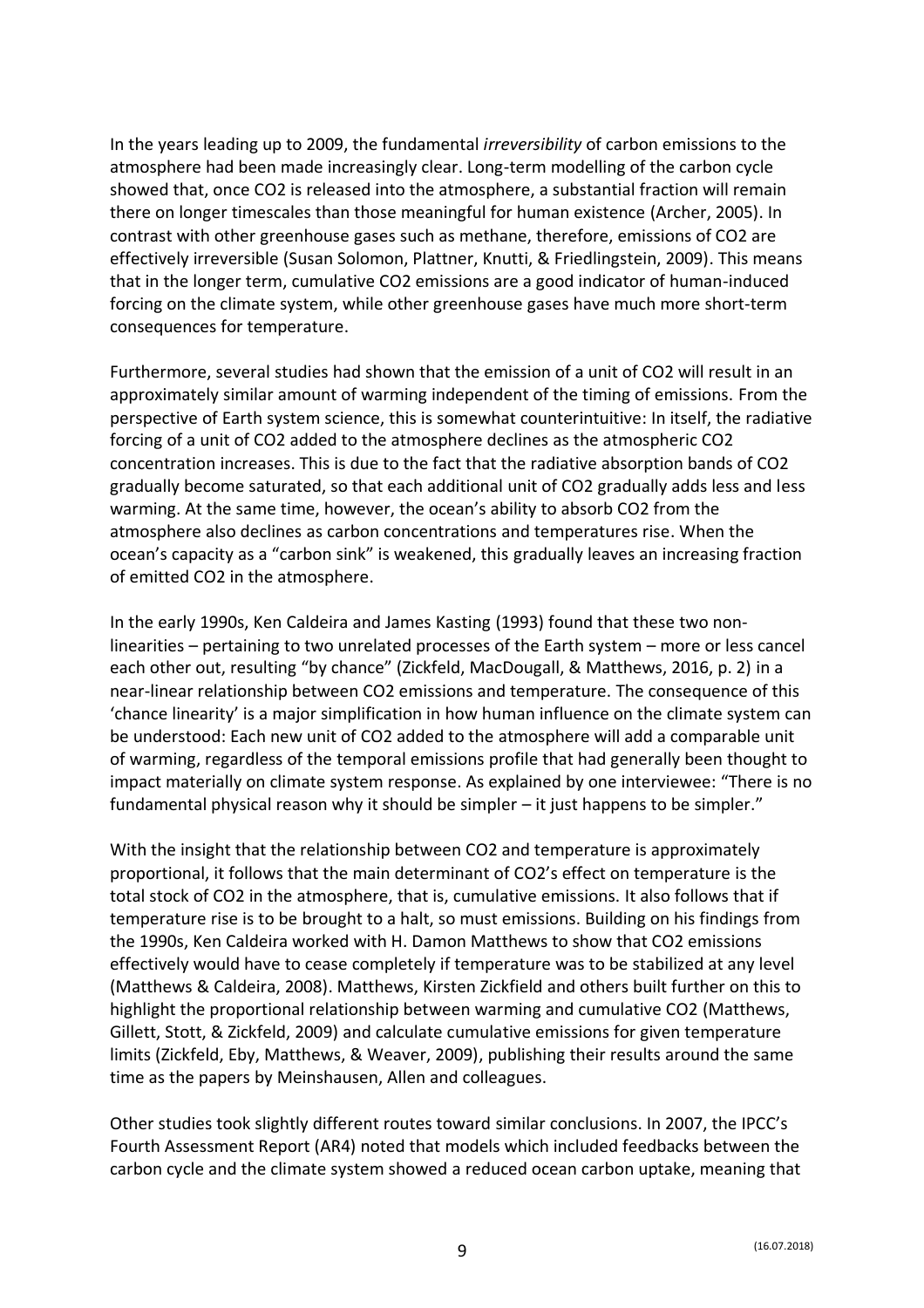cumulative emissions would have to be lower for stabilizing climate at a specific level than assumed in previous assessment reports (IPCC, 2007, p. 67; Meehl et al., 2007, p. 791).<sup>1</sup> The importance of these feedbacks for calculating cumulative emissions for a given temperature rise was therefore known. Following AR4, Kevin Anderson and Alice Bows (2008) built on this insight when they calculated the required emission reductions over the  $21^{st}$  century for limiting warming to 2˚C – explicitly referring to cumulative emissions as a "carbon budget" for the 2˚C limit and situating the notion of a global carbon budget in relation to ongoing discussions about the administrative carbon budgets under the UK Climate Change Act.

In other words: When the specific idea about a carbon budget based on cumulative emissions made it into the public spotlight in 2009 – in large part associated with the April *Nature* issue – it emerged out of incremental increases in the scientific understanding of the global carbon cycle and climate system that had been taking place since the 1990s. A number of studies undertaken in the years since AR4 and published in 2008-2009 pointed in the same direction, and used the same terminology. In interviews, scientists involved in developing this literature describe the process in similar terms, as "an interesting story about how an idea sort of *emerges* from the scientific community – and it's always a bit messy". One scientist refers to the idea of showing the need to achieve near-zero emissions of CO2 as an idea that "had sort of been kicking around" for a while. Another describes the carbon budget concept as a way of combining and presenting existing insights in an original manner, similar to "the creation of (new) art and music".

Furthermore, interviewees highlight that the long-term intermediate complexity models that formed the basis for the IPCC's third (TAR) and fourth (AR4) assessment reports already showed both the irreversibility of CO2 emissions and the proportionality between cumulative emissions and temperature. At least one of the foundational papers mentioned above (in which Susan Solomon and colleagues (2009) demonstrate the irreversibility of CO2 emissions) came directly out of the data that had been published in AR4 two years earlier. When these points were brought to the fore in 2009, it was therefore more a result of presenting existing data in new ways than any fundamentally new insights. For the scientists developing the carbon budget concept in 2008-2009, it was a relevant question whether it "really (was) an idea at all", because "the point was so obvious that actually (we) weren't even quite sure that it was worth a paper" (interview).

What happened around 2009, therefore, was that the scientific insights that had developed over the previous decades, the knowledge and questions arising from the process of producing the AR4 report, and the specific "budget" term with its history from climate policy and economics since the 1980s, were all combined and put to work in a new, specific context: establishing the carbon budget as the simplest and most relevant metric for governing climate change as a global problem – as the scientific quantification underpinning a specific "climate globality". The two Nature papers did different work in this regard: Meinshausen et al. (2009) spoke directly to the immediate policy context, while Allen et al.

l

 $1$  This seems to be the only context in which the contribution from Working Group I to AR4 mentions cumulative emissions. There is also a reference in the report from Working Group III to a relationship between cumulative emissions and climate targets (Fisher et al. 2007: 198), but targets in this context refers to concentration targets.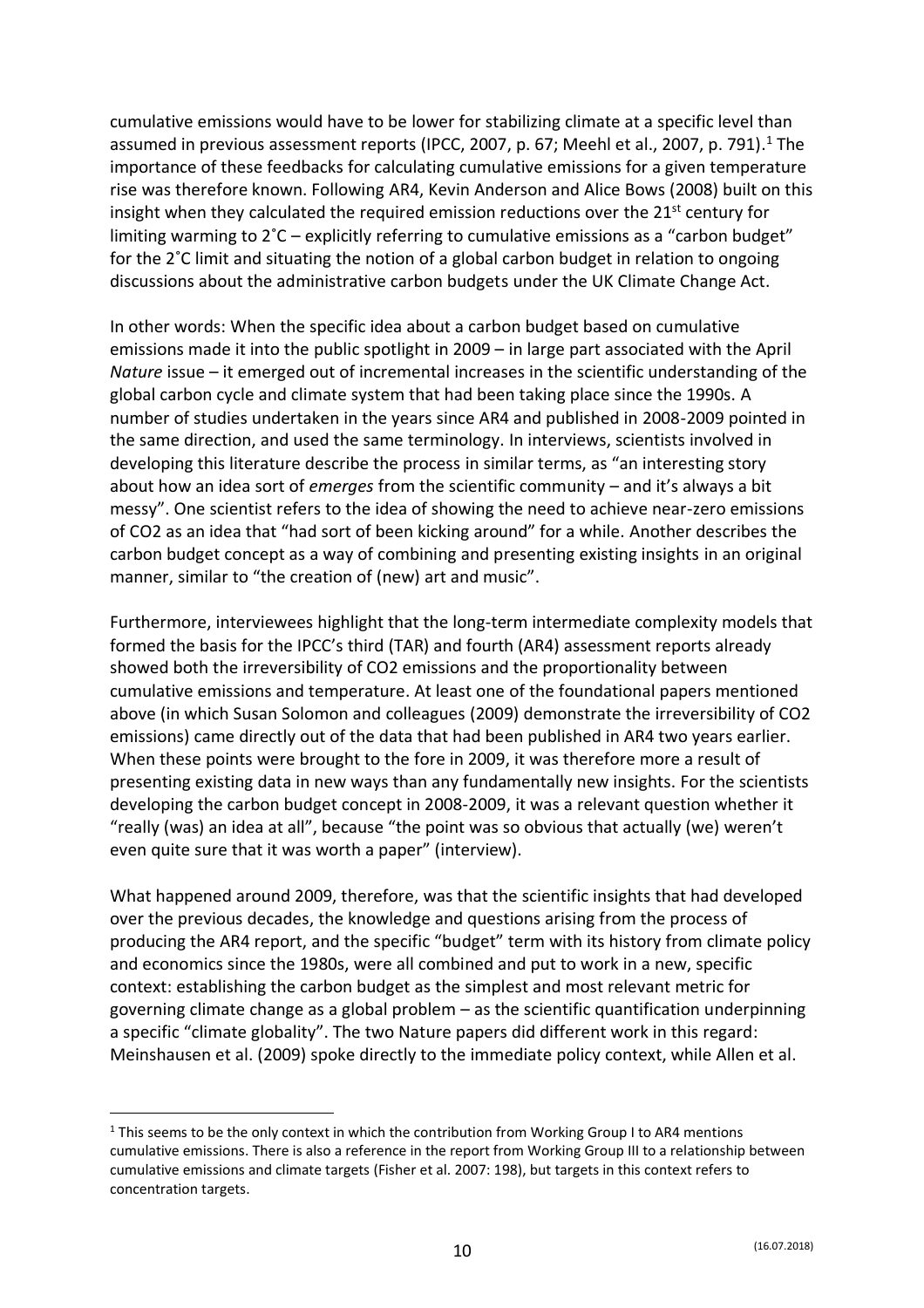(2009) took a longer-term view, emphasising the fundamental point about linearity and its simplifying effect on climate-policy target-setting.

When Meinshausen and colleagues (as with Anderson and Bows the year before) named the cumulative emissions associated with a given temperature target a "carbon budget", they drew on well-established ideas about budgeting and allocation of emission rights that had already found its way from the economic literature on optimal use of atmospheric space and into political-administrative practice. Conversely, when the string of scientific publications in 2008-2009 presented quantified estimates of carbon budgets understood as physical constraints derived from climate system modelling, this strengthened the emissions budget as an administrative approach. Rather than being seen as an "approximation" with inherent scientific problems due to simplification, as assumed by Krause and colleagues in the 1980s (Krause et al., 1989), it could now reappear as a viable policy solution that was "purely based on Working Group I science" (i.e. physical science), and that required "no assumptions on scenarios, no economics, no cost optimization, nothing" (interview).

This point was not missed on those promoting a global carbon budget as a policy approach prior to the Copenhagen summit. The German WBGU in fact cited the Meinshausen et al. (2009) paper in their report, and used their carbon budget for a 2°C warming limit as a basis for proposing a specific allocation of emission allowances between countries. This is not surprising given that the WBGU has strong links to the Potsdam Institute on Climate Impact Research (PIK), where Meinshausen and several of his co-authors were based, and would thus be expected to be well aware of their results. The newfound scientific credibility of the budget concept was however also picked up outside Europe: The Chinese experts who had developed their own "budget approach" as an argument for the North to cede remaining atmospheric space to developing countries, also soon made use of the figures from Meinshausen and Allen (Pan & Chen, 2010; Winkler et al., 2011). In this way, the numbers quickly also became a way for developing countries and justice-oriented organizations to provide their distributional politics with a physical-science underpinning (Khor, 2010).

# **3. Framing IPCC reports: From AR5 to SR15**

# 3.1 Vying for policy relevance

The *Nature* papers in 2009 received substantial media attention, and were rather quickly taken up by NGOs and policy actors. Among the most important contributions to popularizing the concept was probably British think tank Carbon Tracker Initiative, who expanded on the explicit comparison between the carbon budget and the potential emissions embodied in fossil fuel reserves. Arguing that the climate policy target of 2C would render large parts of fossil fuel reserves "unburnable", they warned about the financial implications of continued investment in fossil fuels, using the carbon budget provided by Meinshausen and colleagues. (Jeremy Leggett, a co-founder of Carbon Tracker Initiative, had worked with Bill Hare on the "Carbon Logic" report that made a similar point in 1997.)

Taking the same point in a somewhat different direction, American writer/activist Bill McKibben similarly popularized the carbon budget as "global warming's terrifying new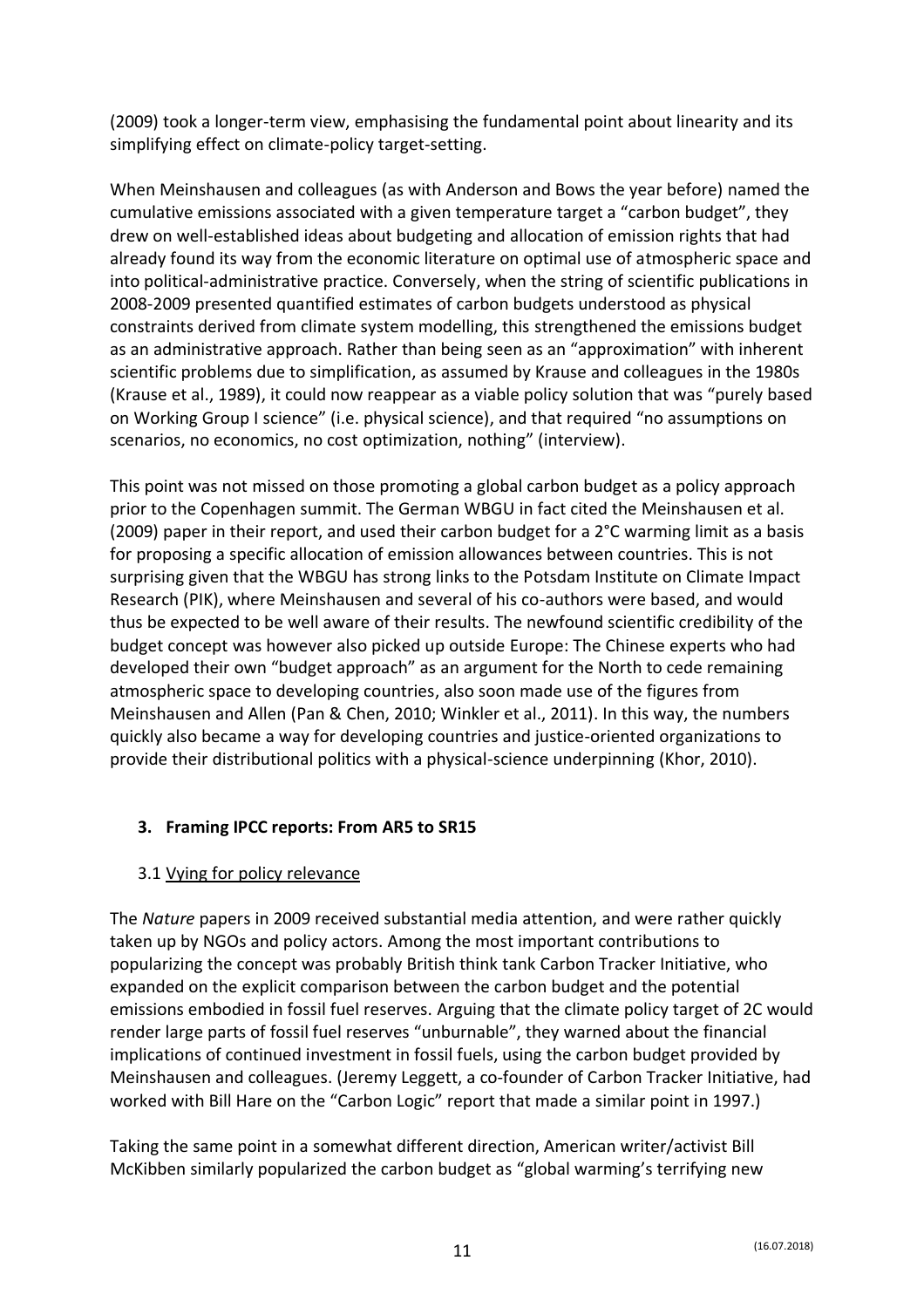math" (McKibben, 2012) in an influential essay in *Rolling Stone Magazine*. The essay, and McKibben's subsequent "Do the Math" speaking tour, can be seen as a good illustration of Myles Allen's contention that the carbon budget makes climate change "simpler", with the problem of climate change essentially reduced to a solvable math problem: How to bring the extraction of fossil fuels in line with the physical constraint of an absolute budget for cumulative carbon emissions.

Despite this evidence of a wide and early uptake in public discourse, however, it is not clear that the budget concept itself was immediately taken up in the wider scientific community. When the process of producing the next IPCC report (AR5) commenced, there was no initial demand from either scientists or government representatives that the report should deal with carbon budgets specifically. The idea to focus attention on the carbon budget concept emerged among the authors of Chapter 12 in Working Group I, which deals with long-term climate projections. In general, the long-term modelling had changed little since previous reports, and the authors were discussing how the report could contribute something "new" in order to be seen as "relevant" (interviews). A group of authors who had all been involved in developing the carbon budget literature from 2009 onwards, came up with the idea of making carbon budgets central to the chapter. The idea received no direct opposition from other participating scientists, although not all authors immediately saw the relevance of focusing on cumulative CO2 emissions (interview).

As a result, chapter 12 of the report from Working Group I was largely framed around the concept of carbon budgets. The importance of cumulative emissions and the size of the allowable budget for different temperature targets was also included in the report's Summary for Policymakers (SPM), although without using the term "budgets" as in Chapter 12. However, when the SPM was to go through the formalized IPCC procedure of line-by-line approval by government representatives, the idea encountered resistance. The few sentences on cumulative CO2 emissions in the SPM became the subject of intense debate. In particular, large developing countries like China, Saudi Arabia and Brazil opposed the reference to cumulative emissions, citing scientific uncertainty among other reasons. Among other things, a figure showing a near-linear relationship between CO2 and temperature was criticized for placing all of the focus on CO2, while ignoring other greenhouse gases.

The authors of Chapter 12 were to some extent prepared for such resistance. Comments received in the review process, as well as "rumours", had alerted them to the fact that some governments found the focus on cumulative emissions controversial (interviews). The authors had therefore made sure that each sentence of the text in Chapter 12 that the SPM was based on, was backed up by an abundance of references to published literature, so as to underscore the solid scientific basis of their claims. Furthermore, the scientists participating in the approval meeting were in continuous contact with other carbon budget scientists back home who could compile modelling data "on the fly" to provide the meeting with updated numbers whenever government representatives asked for the inclusion of additional information (interview).

When discussion about the text on cumulative emissions began, the leading scientists involved continuing to insist that the scientific basis was solid and that it therefore merited inclusion in the SPM. The discussion lasted from late night and into the early hours of the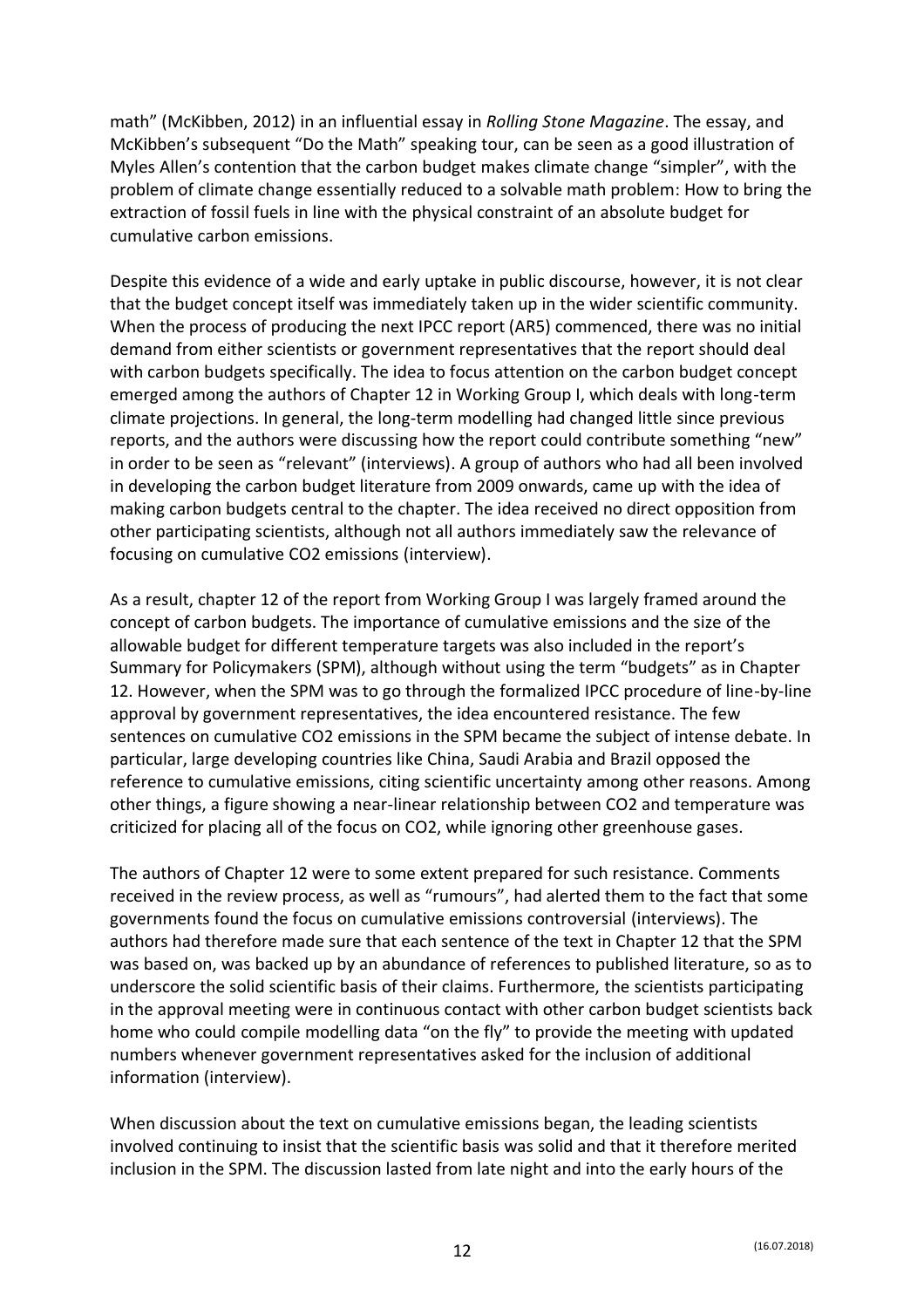morning of the approval meeting's final day. Approaching the deadline, and the scheduled press conference to present an adopted SPM, the developing countries gave in and the text about cumulative emissions was accepted in the SPM of Working Group I with some additions (interviews). It was however not a central framing concept in the way it would later be developed in the production of the Synthesis Report (SYR) of AR5.

### 3.2 New numbers for the Synthesis Report

The SYR draws together the most policy-relevant findings from all three Working Group reports. Here, cumulative emissions of CO2 was highlighted as the most important among "key drivers of future climate" (Pachauri et al., 2014, p. 56). The SYR presented a figure showing the near-linear relationship between temperature and cumulative emissions (taken from the Working Group I report) as well as a brand new table, Table 2.2 (Pachauri et al., 2014, p. 64), which presented an overview of the size of the carbon budgets presented both in Working Group I and Working Group III.

Table 2.2 was produced specifically for the SYR, and served to further highlight the concept of cumulative emissions. Again, some of the scientists who had been central in developing the carbon budget literature were directly involved in the IPCC work. Myles Allen and Pierre Friedlingstein were part of the SYR "core writing team", and were able to draw on other scientists to help produce the numbers that would be needed for the table – much like in the process of government approval of the Working Group I SPM.

The table was shaped by the demands of policymakers in several ways. Most notably, developing countries asked for the IPCC to include budgets for a temperature target of 1.5C alongside 2C, in order not to give the impression that one of the targets being discussed in the UNFCCC negotiations was favoured over the other (interviews). Budgets for 1.5C had not been assessed to a significant degree in the published literature, so the numbers for this temperature target had to be constructed specifically for the table based on models that were originally designed for higher temperature targets. Although these numbers therefore had a weak basis in the published literature, they were nevertheless included in order to accommodate the requests of governments, for fear that they would otherwise oppose the table being included in the SYR (interviews).

To the authors' surprise, the table was accepted without controversy in the section-bysection adoption of the SYR (IISD, 2014). Even an added element that compared available carbon budgets with the amount of available fossil fuel resources was accepted by government delegates – leaving scientists to speculate that governments such as the Saudi had not been paying sufficient attention (interview). Thus, Table 2.2 – although produced in a rather ad-hoc manner specifically for the AR5 SYR – became a definitive expression of the scientifically established "carbon budget" that had been gradually developed in the literature over the previous years. With its explicit contrast between the World's remaining budget and the amount of CO2 stored in remaining fossil fuel reserves, the table willingly lent itself to political statements about the need to leave coal and oil in the ground, and the imperative of rapid decarbonization.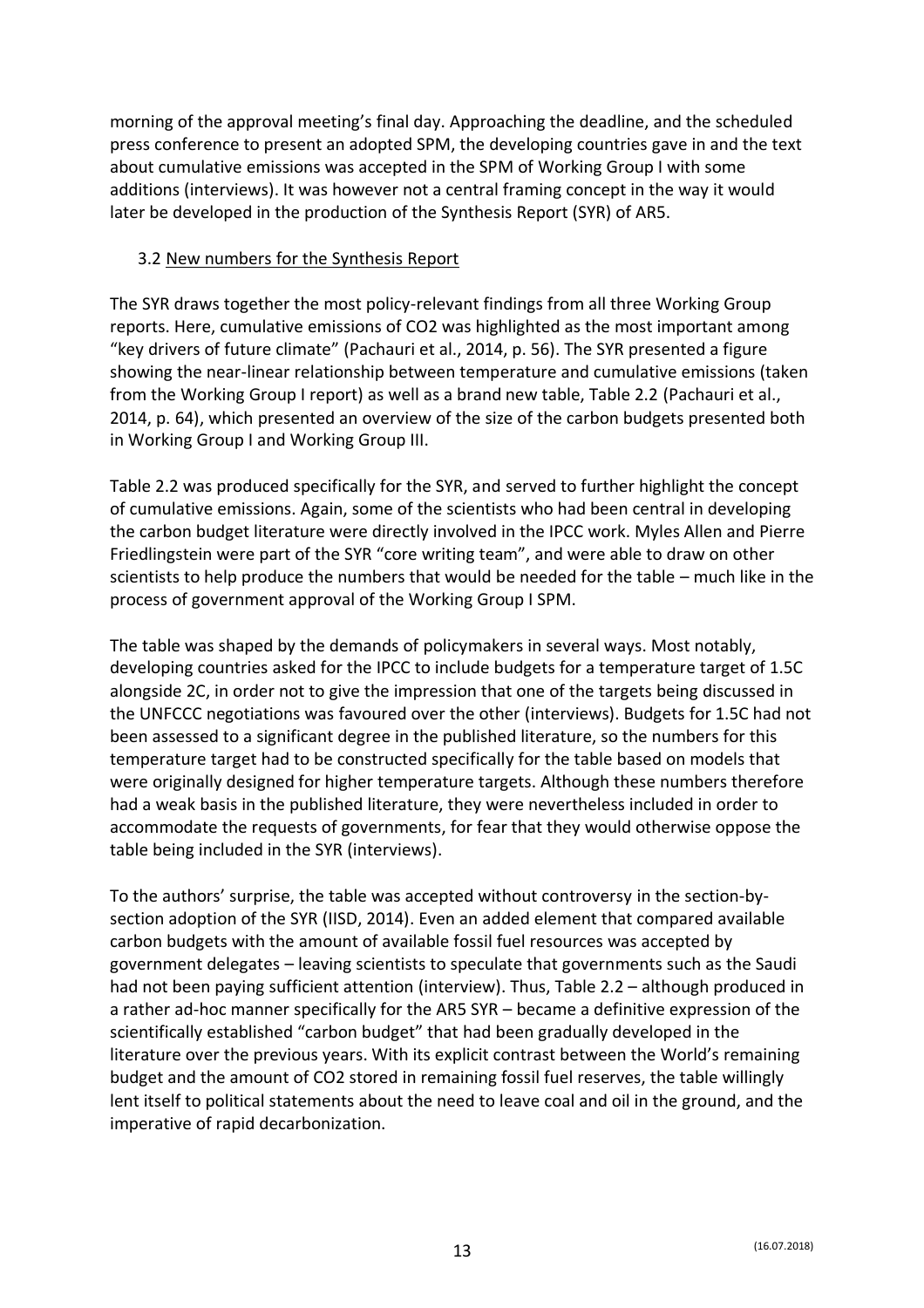Table 2.2 | Cumulative carbon dioxide (CO<sub>2</sub>) emission consistent with limiting warming to less than stated temperature limits at different levels of probability, based on different lines of evidence. (WGI 12.5.4, WGIII 6)

| Cumulative CO <sub>2</sub> emissions from 1870 in GtCO <sub>2</sub>                                                                             |                  |            |             |                    |         |         |                     |         |              |
|-------------------------------------------------------------------------------------------------------------------------------------------------|------------------|------------|-------------|--------------------|---------|---------|---------------------|---------|--------------|
| Net anthropogenic warming a                                                                                                                     | $<1.5^{\circ}$ C |            |             | $<$ 2 $^{\circ}$ C |         |         | $<$ 3 $^{\circ}$ C  |         |              |
| <b>Fraction of simulations</b>                                                                                                                  | 66%              | 50%        | 33%         | 66%                | 50%     | 33%     | 66%                 | 50%     | 33%          |
| meeting goal b                                                                                                                                  |                  |            |             |                    |         |         |                     |         |              |
| <b>Complex models, RCP</b>                                                                                                                      | 2250             | 2250       | 2550        | 2900               | 3000    | 3300    | 4200                | 4500    | 4850         |
| scenarios only c                                                                                                                                |                  |            |             |                    |         |         |                     |         |              |
| Simple model, WGIII                                                                                                                             | No data          | 2300 to    | 2400 to     | 2550 to 3150       | 2900 to | 2950 to | n.a. <sup>e</sup>   | 4150 to | 5250 to 6000 |
| scenarios <sup>d</sup>                                                                                                                          |                  | 2350       | 2950        |                    | 3200    | 3800    |                     | 5750    |              |
| Cumulative CO <sub>2</sub> emissions from 2011 in GtCO <sub>2</sub>                                                                             |                  |            |             |                    |         |         |                     |         |              |
| <b>Complex models, RCP</b>                                                                                                                      | 400              | 550        | 850         | 1000               | 1300    | 1500    | 2400                | 2800    | 3250         |
| scenarios only c                                                                                                                                |                  |            |             |                    |         |         |                     |         |              |
| Simple model, WGIII                                                                                                                             | No data          | 550 to 600 | 600 to 1150 | 750 to 1400        | 1150 to | 1150 to | $n.a.$ <sup>e</sup> | 2350 to | 3500 to 4250 |
| scenarios <sup>d</sup>                                                                                                                          |                  |            |             |                    | 1400    | 2050    |                     | 4000    |              |
| Total fossil carbon available in 2011 <sup>f</sup> : 3670 to 7100 GtCO <sub>2</sub> (reserves) and 31300 to 50050 GtCO <sub>2</sub> (resources) |                  |            |             |                    |         |         |                     |         |              |

**Figure:** Table 2.2 of the IPCC AR4 Synthesis Report (IPCC, 2014, p. 64)

### 3.3 From 2°C to 1.5°C: Increasing budgets, increasing uncertainty

When the Paris Agreement was adopted in 2015, AR5 was widely seen as the most important scientific basis for formulating the agreement's long-term goals. Important aspects of AR5 had been presented to governments through the so-called "Structured Expert Dialogue" process, which was undertaken prior to the Paris conference in order to review the adequacy of the 2˚C target and consider strengthening it to 1.5˚C (UNFCCC, 2015). These included the main messages of the carbon budget literature:

(…) the IPCC showed that the cumulative amount of total anthropogenic CO2 the world can emit is limited. There is an approximately linear relationship between cumulative total anthropogenic CO2 emissions and the global average temperature rise. Therefore, limiting global warming implies a maximum amount of cumulative CO2 emissions. This means that **halting the global average temperature rise at any level will require net zero global CO2 emissions** at some point in the future. (UNFCCC, 2015, p. 8, emphasis in original)

On the basis of the findings from the Structured Expert Dialogue, governments negotiating the Paris Agreement agreed to include a long-term goal of keeping global temperature rise "well below 2˚C" and "pursue efforts" to limit warming to 1.5˚C. Reflecting the need to stop emisisons in order to stop temperature increase, a separate target to achieve net zero emissions (formulated as a "balance between emissions and removals of greenhouse gas emissions" in the second half of the 21<sup>st</sup> century) was also included.

The proposal to strengthen the temperature target to 1.5 has an interesting history in its own right (Guillemot, 2017; Tschakert, 2015). In this context, however, the most important implication of including the 1.5˚C target in the Paris Agreement is that it presented a problem for the climate science-for-policy community, as well as for decision-makers, since most existing scientific analysis was primarily focused on the higher 2˚C target. The strengthened target thus created a need for new scientific knowledge, and the Paris conference invited the IPCC to produce a special report on limiting global temperature rise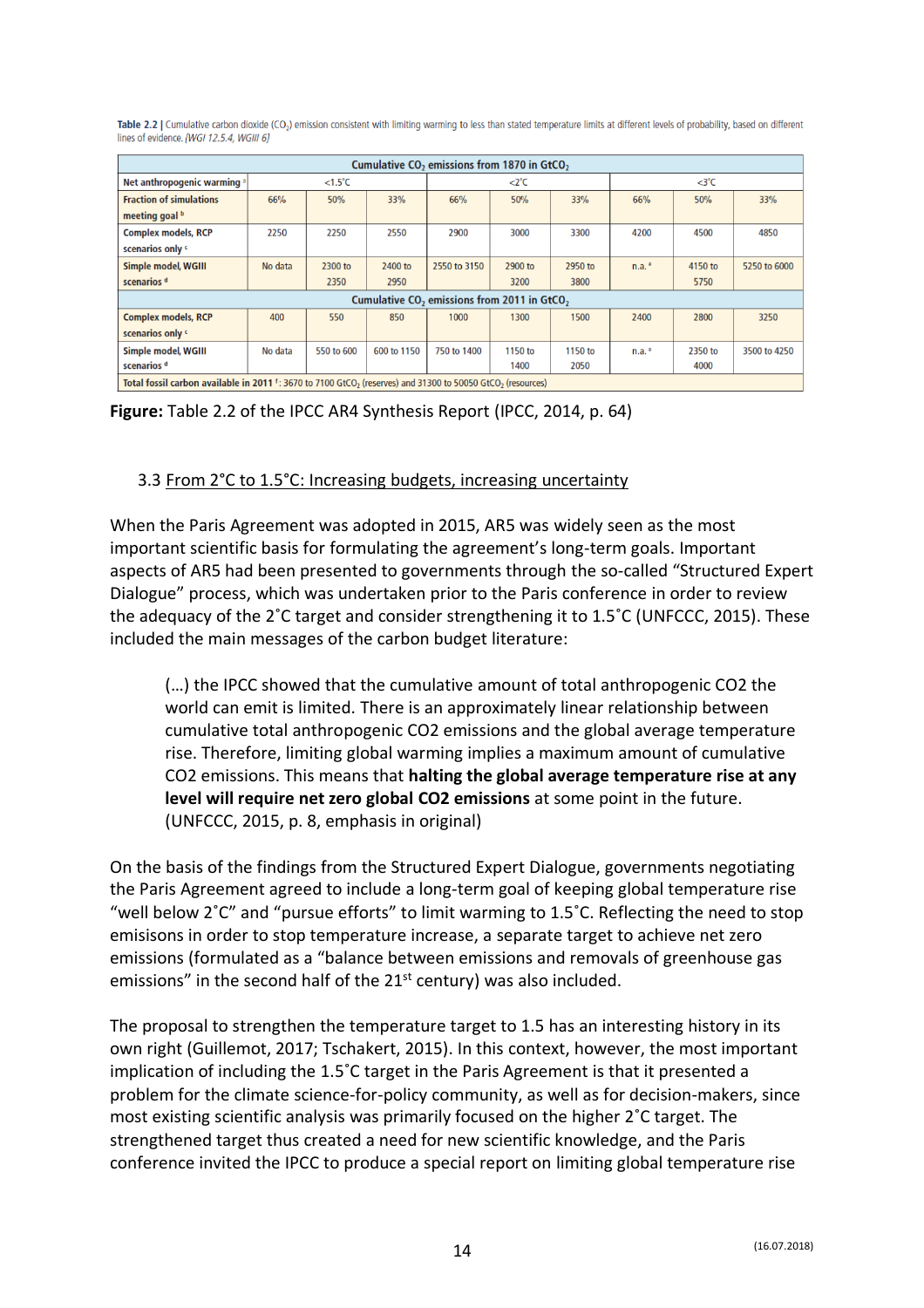to 1.5˚C (Hulme, 2016). The IPCC accepted the invitation, and set up a process for the special report (SR15) to be finalised by 2018.

The process of producing the SR15 report seems to have had a major reorganizing effect on the scientific community. A number of studies were undertaken to expand the knowledge about impacts of 1.5˚C temperature rise, as well as emission reductions required to stay within the limit. This included several studies to improve the literature on carbon budgets for 1.5˚C, which (as previously mentioned) was very scarce at the time of AR5.

In the months before the publishing deadline for literature to be taken into account in SR15, there was "a flurry of papers" (interview) coming out on carbon budgets and emission reductions for 1.5˚C. Some of these papers estimated carbon budgets that deviated significantly from the budgets presented in Table 2.2 of the AR5 SYR. In particular, a highprofile paper by Richard Millar and colleagues (2017) – including Myles Allen among the authors – presented an updated budget analysis based on modelling that started from current temperatures (assumed to be .9˚C above pre-industrial levels), and estimated the remaining emissions that would lead to a further .6˚C temperature rise up to a total of 1.5˚C warming. This approach resulted in a budget for 1.5˚C much larger than that presented in AR5 – increasing the amount of CO2 to be emitted for a 1.5˚C temperature rise to close to the IPCC estimate for a 2˚C temperature rise.

The findings of Millar et al. led to heated discussion. The authors' message in media interviews was that the substantial increase in the budget available for 1.5˚C meant that the 1.5˚C target was still possible to achieve. In media seeking to cast doubt about climate science in general, the message was different: US television network Fox News reported that "scientists got it wrong" about climate change, and UK newspapers brought headlines about warming being less serious than previously thought.

In the scientific community, Millar et al. were criticized on several assumptions that all contributed to a larger budget than that estimated in AR5: The temperature data chosen for current temperature are low compared to other datasets in existence, and may therefore underestimate current warming (Schurer et al., 2018). The assumptions about emissions of greenhouse gases other than CO2 followed the most stringent scenario used in climate modelling (RCP2.6), meaning that relatively low levels of methane and other non-CO2 gases were assumed and thus leaving a larger budget available for CO2.

Subsequent publications from other similar studies (Goodwin et al., 2018; Tokarska & Gillett, 2018) seemed to confirm that the budget may indeed be larger than that presented by the IPCC, based on the limited modelling of 1.5˚C scenarios that was available at the time of AR5. But as the budget grew, so did uncertainty: The increasing spread in estimates of how much carbon could be emitted for a temperature rise that is likely to be achieved within a few decades introduced a new level of doubt about the carbon budget concept (Peters, 2018). The concept that initially promised simplification and precision to policy-makers was now characterized by one commentator as "not particularly 'actionable'" (Geden, 2018, p. 383), with others warning against trusting in "magic numbers" (Peters, 2018).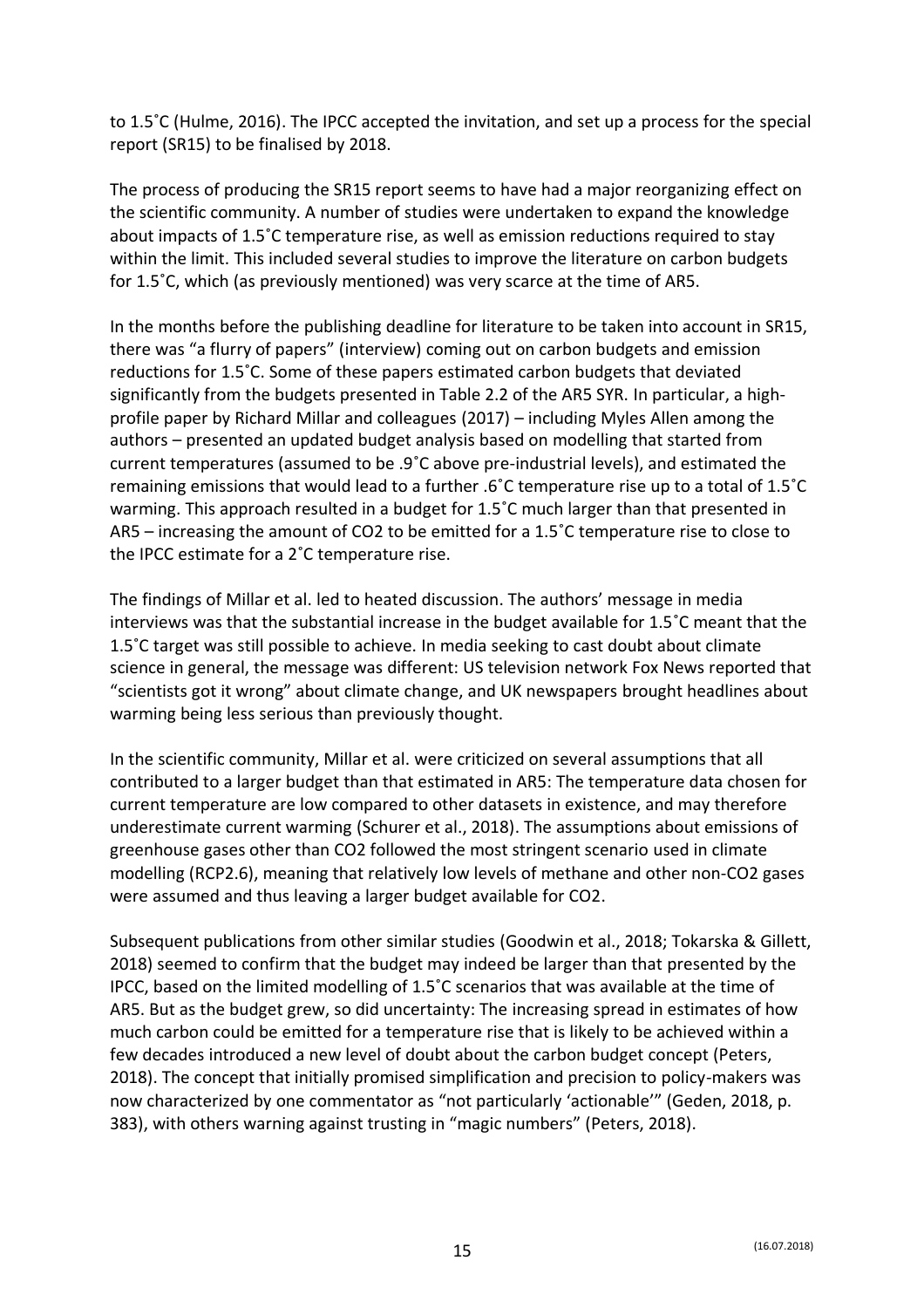Despite the increased uncertainty and controversy, the concept remain central to the framing of the SR15 report (to be published in September 2018 – further details to be added after publication). Since 2009, the literature on carbon budgets seems to have grown sufficiently dominant in climate science that it has become an inevitable part of assessments such as those of the IPCC. Moreover, key authors within the literature are still centrally involved in the IPCC process.

## **4. Conclusions: Modifying climate change**

# 4.1 The simplifications of the carbon budget

The history of the carbon budget shows how the concept – both in its initial formulation and in its appeal and uptake – is shaped by the promise of *simplification*. A major "selling point" of scientists involved in the development of the concept for the last ten years has been how it makes climate change "simpler", by relating targets of global temperature rise directly to a somewhat more actionable limit of total global CO2 emissions. The fact that these simplifications seem so attractive both to scientific and political indicates a need to analyse what kind of work they do in climate politics. What, then, is the concrete work performed by the simplifications of the carbon budget?

The focus on cumulative emissions of CO2 does away with a number of complexities in producing scientific advice for climate policymakers. Firstly, the carbon budget replaces a specific spatiotemporal distribution of greenhouse gas emissions that prescribe a certain distribution of emissions over time and between regions (as in stabilization pathways) with a single metric of "allowable emissions" as a unitary physical quantity at the global scale. With basis in the physical properties of the climate system (i.e. the 'chance linearity' between temperature and cumulative emissions) the budget thus bypasses politically sensitive questions about the timing of emissions peak and rates of emission reductions in different regions, producing a specific "climatic globality" that emphasizes the atmosphere as a shared and finite resource.

Second, by focusing exclusively on CO2 and bracketing other greenhouse gases, the budget refocuses climate politics on the necessity of phasing out fossil fuels. The cumulative approach allows for a direct comparison to be made with the available amount of coal, oil and gas – a comparison that has been part of how the carbon budget has been presented since its first appearances in the 1980s (Krause et al., 1989), through the paper by Malte Meinshausen and colleagues (2009) to the authoritative presentation in Table 2.2 of the IPCC's AR4 Synthesis Report. This has allowed radical climate activists to use it as a scientific basis for challenging fossil fuel extraction and calling for a "managed decline" of the international oil industry (Muttitt, 2016; cf. McKibben, 2012). More generally, as a finite budget for CO2 implies that emissions will have to be brought to zero, the focus of climate politics is shifted from achieving specific levels of emissions (as implied by emission pathways) to a comprehensive phaseout of fossil carbon emissions.

In sum, these simplifications seem to rework how climate change is framed – or "problematized", to follow Callon (2009) – as a political issue. The changes do not amount to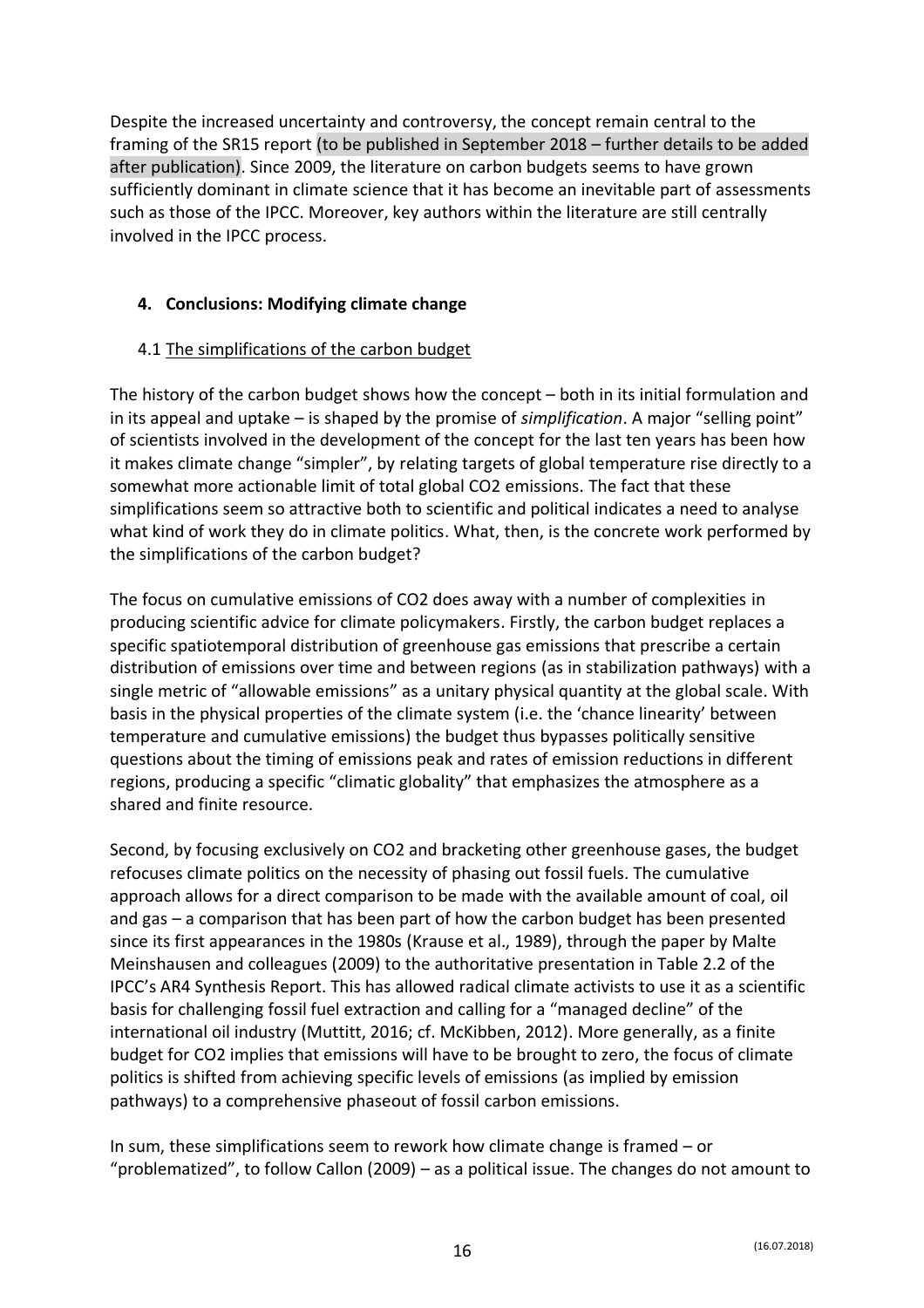a fundamental break with previous problematizations: Rather, they build directly on dominant scientific concepts (such as climate stabilization) and existing policy targets (in particular as the temperature limits of 2˚C and 1.5˚C). As such, they are perhaps better seen as the outcome of ongoing *modifications* of existing framings, resulting from a drive towards usefulness and "policy relevance" among scientific actors. The work done by the carbon budget concept can thus usefully be understood as what Asdal (2015) calls "modifyingwork": As interventions that modify the issue of climate change in ways that have concrete political effects. In the case of the carbon budget, the concrete effects include the inclusion of a goal of achieving "net zero" greenhouse gas emissions in the Paris Agreement, and a new discourse around leaving fossil fuels in the ground and the economic risk of "unburnable" fossil fuels.

While the modifying-work performed by the carbon budget concept has indeed simplified aspects of climate change as a political issue, however, it also seems to have produced new risks and uncertainties. Already at the publication of the influential *Nature* papers in 2009, there was a clear concern among some of the authors that introducing a new framing concept in climate policy discussions just prior to the all-important Copenhagen conference carried significant risks (see PIK, 2009). The danger was, on one level, that introducing a new metric could complicate negotiations. On another level, there was a risk that the concept would be, so to say, *too* simple: Although the carbon budget concept in itself made no assumptions about the distribution of emissions in time or space, the existence of a fixed global budget would inevitably draw attention to the question of distributional justice, that is, how the budget should be shared out among nation-states. As this question was widely seen as the most significant threat to achieving consensus on a new international climate treaty at the time (Lahn & Sundqvist, 2017), introducing a scientific concept that limited the scope for constructive ambiguity or deliberate inconsistency in policymaking (Geden, 2018) was seen as a real risk by scientists at the time (interviews).

Similarly, while the focus on CO2 and bracketing of other greenhouse gases allowed for simpler metrics and for comparisons with fossil fuel reserves, it also became a source of uncertainty and controversy. With the new carbon budget studies prepared for the SR15 report, it became clear that the closer we move to the temperature target, the more sensitive budget calculations are for assumptions about current temperature increase and greenhouse gases other than CO2. In this case, the simplifications that did crucial work in modifying climate change as a political issue simultaneously introduced new uncertainties and complexities that threatened to destabilize the concept. On both the political and the scientific level, therefore, the simplifications of the carbon budget concept seem to be both at the core of its appeal and a recurring source of controversy.

## 4.2 The IPCC as a site of modifying-work

As shown above, the carbon budget concept emerged not out of fundamentally new developments in climate science, but rather from a gradually increasing understanding of the climate system based on existing models and data, and drawing on an established line of thought about how to efficiently allocate the scarce resource of global atmospheric space. The concept's novelty is primarily found in the combination of existing insights in order to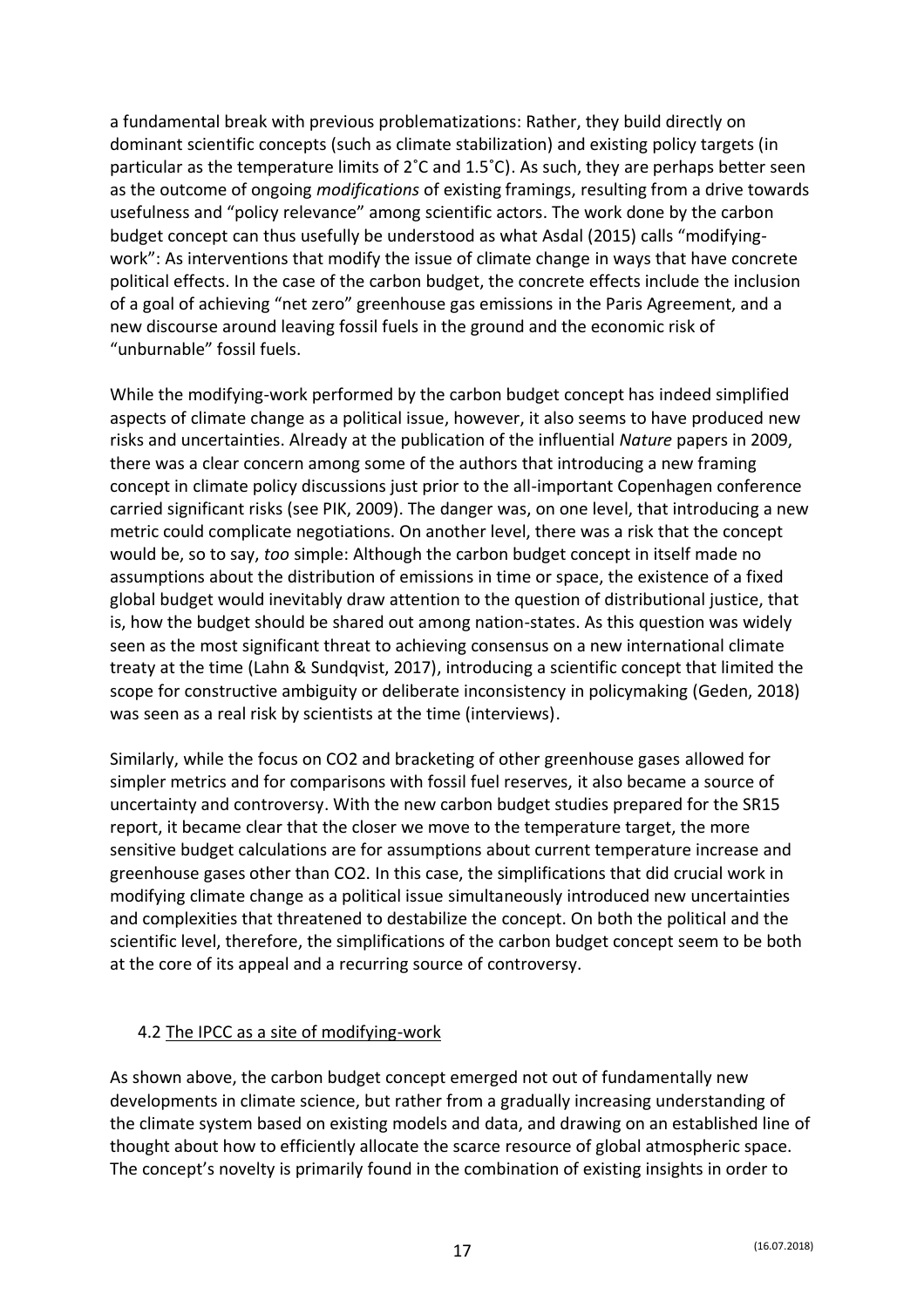modify the issue of climate change, re-presenting it as a problem of limiting global cumulative emissions. The specific term "carbon budget" arose from combining the physical focus on cumulative emissions with existing tropes of "allowable" emissions and the optimization of the use of atmospheric resources.

The IPCC process played a decisive role in this modifying-work. The role of the IPCC is to assess existing scientific knowledge. Hence, its assessments are to be based on reviewing published literature rather than the development of new knowledge. However, the history of the carbon budget demonstrates that in practice there is no hard line between assessment and production of new scientific insights. The IPCC process establishes networks of scientists and produces data sets that bring new ideas into being and results directly in papers being produced to refine earlier assessment reports or close "gaps" in the assessed literature – or even produce completely new numbers to meet the needs of governments, as in the case of Table 2.2 of AR5 SYR.

In the community of contributing scientists, there exists a shared ambition to be *policyrelevant*, and a perception that each new IPCC report need to present novel results or original framings in order to demonstrate such relevance. This perception clearly contributed to a new concept like the "carbon budget" being given a prominent role in AR5 – not despite its absence in previous assessment reports, but rather because of it.

The focus on cumulative emissions was chosen in large part for its perceived simplicity, allowing more uniform and policy-relevant numbers to be presented to decision-makers. Key actors in the IPCC process, many of whom had themselves contributed to the new literature on the relationship between temperature and cumulative CO2 emissions, saw in the carbon budget concept an opportunity to contribute to the establishment of unambiguous and simple metrics for political target-setting and assessment of progress. The production of AR5 provided an opportunity for these actors to achieve their explicitly stated aims of simplification (see especially Allen et al., 2006). Thus, the IPCC needs to be recognized as a site that enables scientists to work directly on modifying climate change as a political issue.

In interviews, scientists involved in these modifications reveal a somewhat ambiguous view of the work they do on the climate issue. On the one hand, interviewed scientists highlight the fact that the carbon budget only relies on the physical sciences – the implication being that this makes it more "neutral" and less policy-prescriptive than, for example, emission pathways derived from coupled climate-economy models (IAMs). On the other hand, interviewees also emphasize the importance of presenting scientific findings in ways that frame political discussions in "helpful" ways, thus acknowledging their role in shaping political discourse.

What the history of the carbon budget makes clear, however, is that regardless of the extent to which IPCC scientists acknowledge or reflect on their role in modifying the climate issue, their modifications may have political effects that sometimes do and sometimes do not align with the scientists' aims or preferences. As a large body of STS scholarship has already made clear, making climate change "simpler" does not correlate as linearly with more ambitious emission reductions as cumulative CO2 does with temperature. In the case of the carbon budget, simplicity has also meant political complications and scientific controversy. This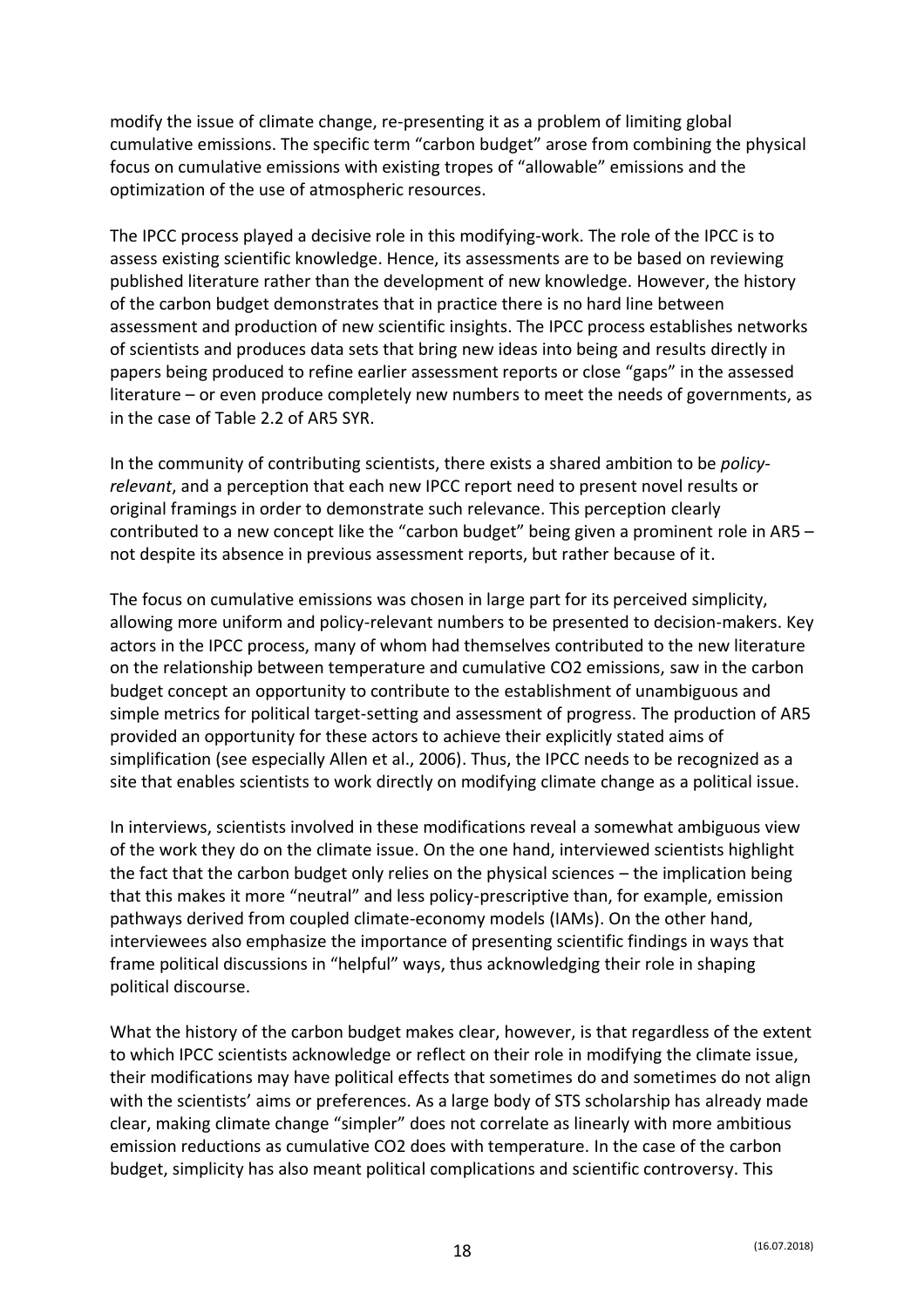suggests that there is a need for continued empirical study of the specific forms of the modifying-work that the IPCC process enables scientists to perform, and the concrete effects this work has on the politics of climate change.

## **Literature**

- Allen, M., Andronova, N., Booth, B., Dessai, S., Frame, D., Forest, C., … Stainforth, D. (2006). Observational Constraints on Climate Sensitivity. In H. J. Schellnhuber, W. Cramer, N. Nakicenovic, T. Wigley, & G. Yohe (Eds.), *Avoiding dangerous climate change* (pp. 281– 290). Cambridge: Cambridge University Press. Retrieved from www.cambridge.org/9780521864718
- Allen, M., Frame, D., Frieler, K., Hare, W., Huntingford, C., Jones, C., … Raper, S. (2009). The exit strategy. *Nature Reports Climate Change*, *3*, 56–58. https://doi.org/doi:10.1038/climate.2009.38
- Allen, M., Frame, D. J., Huntingford, C., Jones, C. D., Lowe, J. A., Meinshausen, M., & Meinshausen, N. (2009). Warming caused by cumulative carbon emissions towards the trillionth tonne. *Nature*, *458*(7242), 1163–1166. https://doi.org/10.1038/nature08019

Anderson, K., & Bows, A. (2008). Reframing the climate change challenge in light of post-2000 emission trends. *Philosophical Transactions of the Royal Society of London A: Mathematical, Physical and Engineering Sciences*, *366*(1882), 3863–3882. https://doi.org/10.1098/rsta.2008.0138

- Archer, D. (2005). Fate of fossil fuel CO2 in geologic time. *Journal of Geophysical Research: Oceans*, *110*(C9). https://doi.org/10.1029/2004JC002625
- Asdal, K. (2008). Enacting thing through numbers: Taking nature into account/ing. *Geoforum*, *39*, 123–132.

Asdal, K. (2015). What is the issue? The transformative capacity of documents. *Distinktion: Scandinavian Journal of Social Theory*, *16*(1), 74–90. https://doi.org/10.1080/1600910X.2015.1022194

Beck, S., & Mahony, M. (in progress). The IPCC and the new map of science and politics. *WIREs Climate Change*, *submitted*.

Boykoff, M. T., Frame, D., & Randalls, S. (2009). Discursive stability meets climate instability: A critical exploration of the concept of 'climate stabilization' in contemporary climate policy. *Global Environmental Change*, *20*, 53–64.

Caldeira, K., & Kasting, J. F. (1993). Insensitivity of global warming potentials to carbon dioxide emission scenarios. *Nature*, *366*, 251–253.

- Callon, M. (2009). Civilizing markets: Carbon trading between in vitro and in vivo experiments. *Accounting, Organizations and Society*, *34*, 535–548. http://dx.doi.org/10.1016/j.aos.2008.04.003
- DRC. (2009). Greenhouse gas emissions reduction: A theoretical framework and global solution. In R. Garnaut, L. Song, & W. T. Woo (Eds.), *China's New Place in a World in Crisis: Economic, Geopolitical and Environmental Dimensions* (pp. 389–408). Canberra: ANU Press. Retrieved from http://press.anu.edu.au/?p=93731

Geden, O. (2018). Politically informed advice for climate action. *Nature Geoscience*, *11*, 380– 383. https://doi.org/10.1038/s41561-018-0143-3

Goodwin, P., Katavouta, A., Roussenov, V. M., Foster, G. L., Rohling, E. J., & Williams, R. G.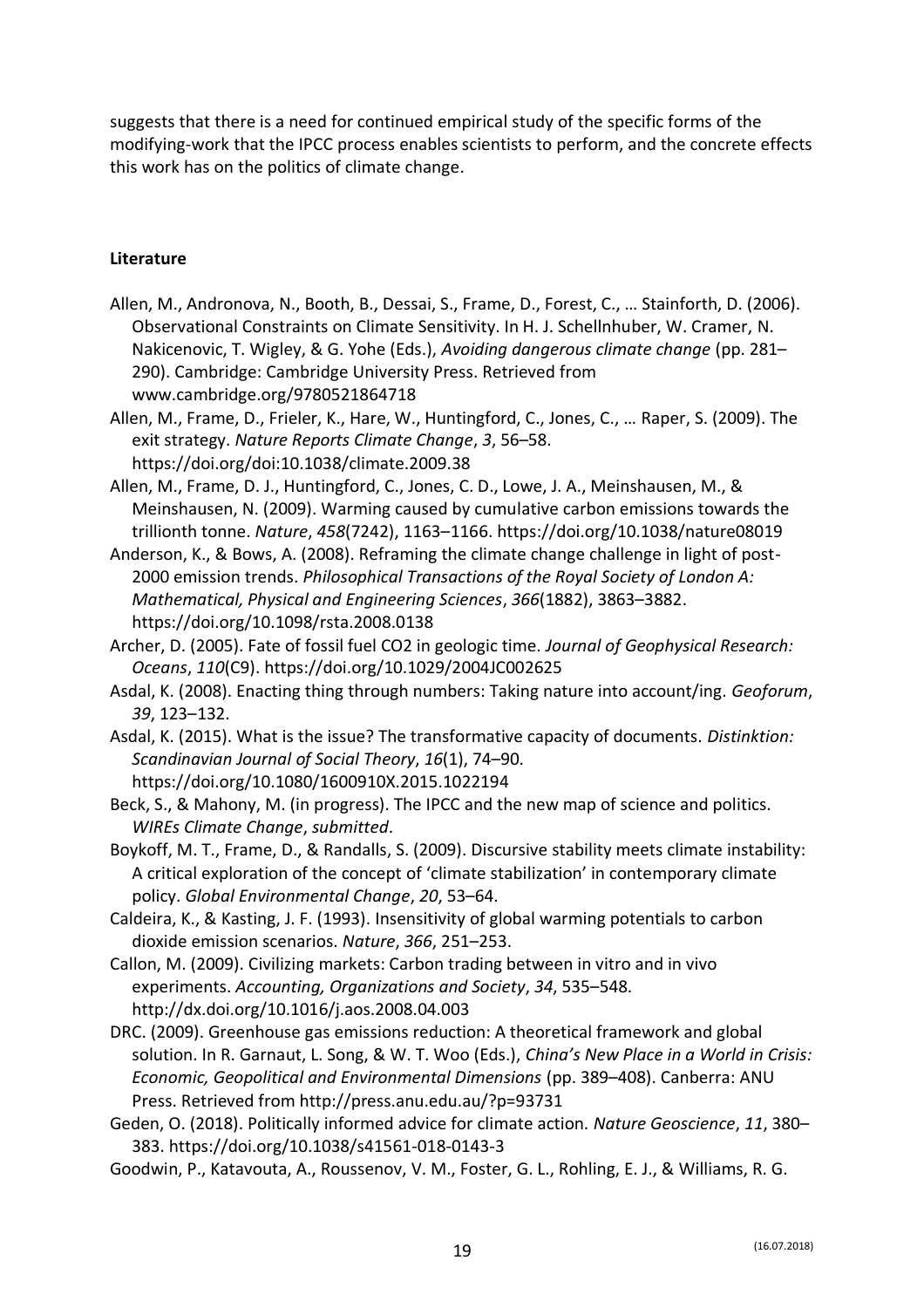(2018). Pathways to 1.5 °C and 2 °C warming based on observational and geological constraints. *Nature Geoscience*, *11*(2), 102–107. https://doi.org/10.1038/s41561-017- 0054-8

- Guillemot, H. (2017). The necessary and inaccessible 1.5° objective: A turning point in the relations between climate science and politics? In S. C. Aykut, J. Foyer, & E. Morena (Eds.), *Globalising the Climate: COP21 and the Climatisation of Global Debates* (pp. 39–56). Abingdon: Routledge.
- Hare, W. (1997). *Fossil fuels and climate protection: the carbon logic*. Amsterdam: Greenpeace International. Retrieved from http://www.greenpeace.org/newzealand/Global/new-zealand/report/2006/12/carbon-logic.pdf
- Hulme, M. (2016, February 1). 1.5 °C and climate research after the Paris Agreement [Comments and Opinion]. https://doi.org/10.1038/nclimate2939
- Hulme, M., & Mahony, M. (2010). Climate change: What do we know about the IPCC? *Progress in Physical Geography*, *34*(5), 705–718. https://doi.org/10.1177/0309133310373719
- IISD. (2014, November 4). Summary of the Fortieth Session of the Intergovernmental Panel on Climate Change: 27 October - 1 November 2014. *Earth Negotiations Bulletin*, *12*(607). Retrieved from http://www.iisd.ca/climate/ipcc40/
- IPCC. (2007). *Climate Change 2007: Synthesis Report. Contributions of Working Groups I, II and III to the Fourth Assessment Report of the Intergovernmental Panel on Climate Change*. Geneva: IPCC. Retrieved from https://www.ipcc.ch/pdf/assessmentreport/ar4/syr/ar4\_syr\_full\_report.pdf
- IPCC. (2014). *Climate Change 2014: Synthesis Report. Contributions of Working Groups I, II and III to the Fifth Assessment Report of the Intergovernmental Panel on Climate Change*. Geneva: IPCC.
- Khor, M. (2010). *The equitable sharing of atmospheric and development space: Some critical aspects* (South Centre Research Paper). Geneva: South Centre.
- Krause, F., Bach, W., & Koomey, J. (1989). *Energy Policy in the Greenhouse: From warming fate to warming limit*. El Cerrito, CA: International Project for Sustainable Energy Paths.
- Lahn, B., & Sundqvist, G. (2017). Science as a 'fixed point'? Quantification and boundary objects in international climate politics. *Environmental Science & Policy*, *67*, 8–15. https://doi.org/10.1016/j.envsci.2016.11.001
- Leaton, J. (2011). *Unburnable carbon: are the World's financial markets carrying a carbon bubble?* London: Carbon Tracker Initiative.
- Lippold, K. W. (1994). *Schlussbericht der Enquete-Kommission "Schutz der Erdatmosphäre"* (No. Drucksache 12/8600) (p. 748). Bonn: Deutscher Bundestag.
- Mahony, M., & Hulme, M. (2018). Epistemic geographies of climate change: Science, space and politics. *Progress in Human Geography*, *42*(3), 395–424. https://doi.org/10.1177/0309132516681485
- Matthews, H. D., & Caldeira, K. (2008). Stabilizing climate requires near-zero emissions. *Geophysical Research Letters*, *35*(4). https://doi.org/10.1029/2007GL032388
- Matthews, H. D., Gillett, N. P., Stott, P. A., & Zickfeld, K. (2009). The proportionality of global warming to cumulative carbon emissions. *Nature*, *459*(7248), 829. https://doi.org/10.1038/nature08047
- McKibben, B. (2012, August 2). Global Warming's Terrifying New Math. *Rolling Stone*. Retrieved from https://www.rollingstone.com/politics/news/global-warmings-terrifyingnew-math-20120719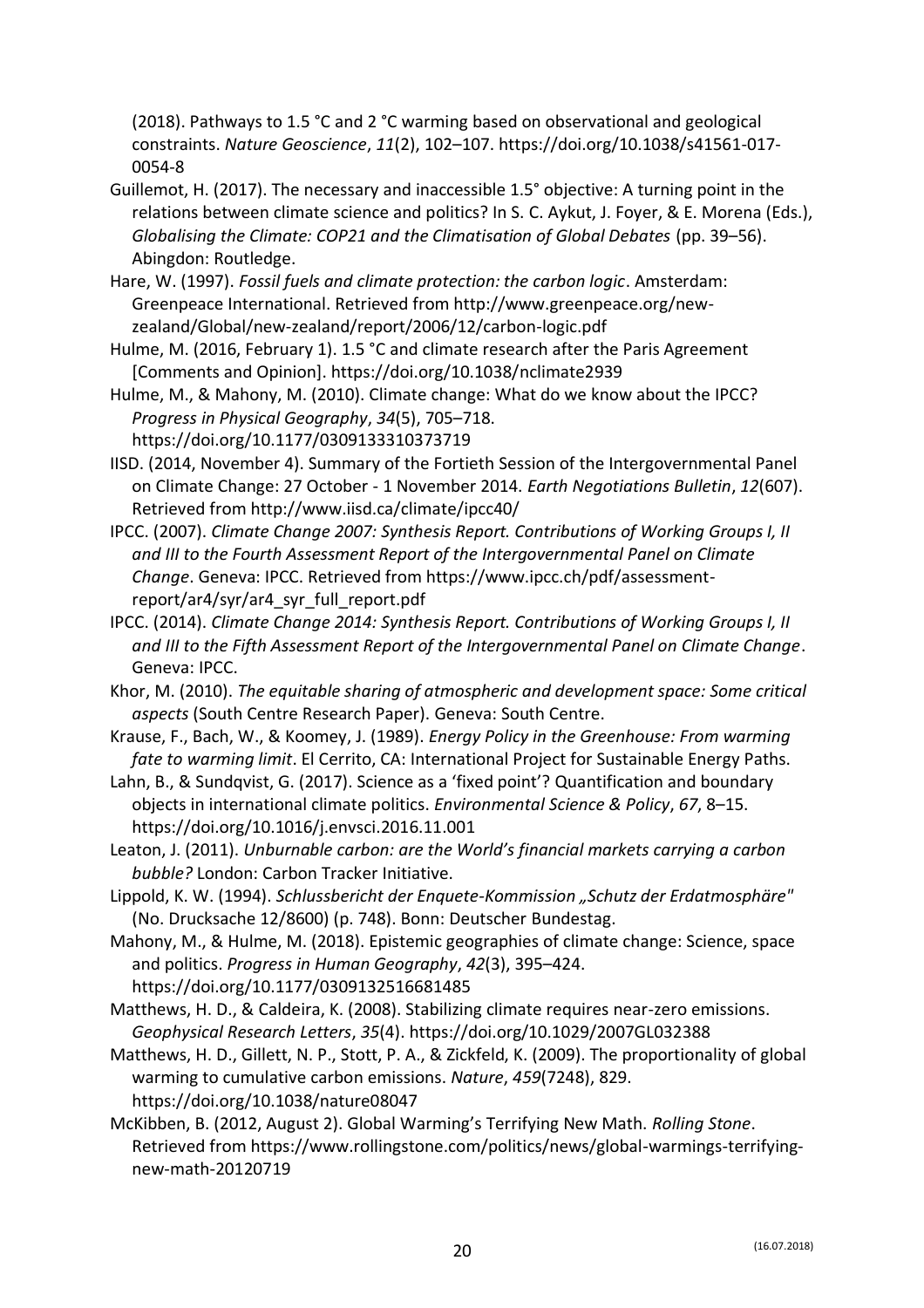- Meehl, G. A., Stocker, T. F., Collins, W. D., Friedlingstein, P., Gaye, A. T., Gregory, J. M., … Zhao, Z.-C. (2007). Global climate projections. In S. Solomon, D. Qin, M. Manning, Z. Chen, M. Marquis, K. B. Averyt, … H. L. Miller (Eds.), *Climate Change 2007: The Physical Science Basis. Contribution of Working Group I to the Fourth Assessment Report of the IPCC* (pp. 747–846). Cambridge: Cambridge University Press.
- Meinshausen, M., Meinshausen, N., Hare, W., Raper, S. C. B., Frieler, K., Knutti, R., … Allen, M. R. (2009). Greenhouse-gas emission targets for limiting global warming to 2 °C. *Nature*, *458*(7242), 1158–1162. https://doi.org/10.1038/nature08017
- Millar, R. J., Fuglestvedt, J. S., Friedlingstein, P., Rogelj, J., Grubb, M. J., Matthews, H. D., … Allen, M. R. (2017). Emission budgets and pathways consistent with limiting warming to 1.5 °C. *Nature Geoscience*, *10*(10), 741–747. https://doi.org/10.1038/ngeo3031
- Miller, C. A. (2004). Climate Science and the Making of a Global Political Order. In S. Jasanoff (Ed.), *States of Knowledge: The Co-Production of Science and Social Order* (pp. 46–66). London: Routledge.
- Muttitt, G. (2016). *The sky's limit: why the Paris climate goals require a managed decline of fossil fuel production*. Washington, D.C.: Oil Change International.
- Pachauri, R. K., Allen, M. R., Barros, V. R., Broome, J., Cramer, W., Christ, R., … Dasgupta, P. (2014). *Climate change 2014: synthesis report. Contribution of Working Groups I, II and III to the fifth assessment report of the Intergovernmental Panel on Climate Change*. Geneva: IPCC.
- Pan, J., & Chen, Y. (2010). Carbon budget proposal: a framework for an equitable and sustainable international climate regime. *Social Sciences in China*, *31*(1), 5–34. https://doi.org/10.1080/02529200903565046
- Peters, G. P. (2018). Beyond carbon budgets. *Nature Geoscience*, 1. https://doi.org/10.1038/s41561-018-0142-4
- PIK. (2009, April 30). Informal Background Q&A on Meinshausen et al. "GHG targets & 2°C". Retrieved 9 January 2018, from https://www.pik-potsdam.de/news/pressreleases/files/qanda\_meinshausen\_etal\_2009\_ghgtargets-2c\_pik-press.pdf
- Randalls, S. (2010). History of the 2° C climate target. *Wiley Interdisciplinary Reviews: Climate Change*, *1*(4), 598–605. https://doi.org/10.1002/wcc.62
- Randalls, S. (2011). Optimal Climate Change: Economics and Climate Science Policy Histories (from Heuristic to Normative). *Osiris*, *26*(1), 224–242. https://doi.org/10.1086/661273
- Randalls, S. (2016). Climatic globalities: Assembling the problems of climate change. In R. van Munster & C. Sylvest (Eds.), *The politics of globality since 1945: Assembling the planet* (pp. 145–163). London/New York: Routledge.
- Schellnhuber, H. J., Cramer, W., Nakicenovic, N., Wigley, T., & Yohe, G. (Eds.). (2006). *Avoiding dangerous climate change*. Cambridge: Cambridge University Press. Retrieved from www.cambridge.org/9780521864718
- Schurer, A. P., Cowtan, K., Hawkins, E., Mann, M. E., Scott, V., & Tett, S. F. B. (2018). Interpretations of the Paris climate target. *Nature Geoscience*, *11*(4), 220–221. https://doi.org/10.1038/s41561-018-0086-8
- Solomon, Susan, Plattner, G.-K., Knutti, R., & Friedlingstein, P. (2009). Irreversible climate change due to carbon dioxide emissions. *Proceedings of the National Academy of Sciences*, pnas.0812721106. https://doi.org/10.1073/pnas.0812721106
- Tokarska, K. B., & Gillett, N. P. (2018). Cumulative carbon emissions budgets consistent with 1.5 °C global warming. *Nature Climate Change*, *8*(4), 296–299. https://doi.org/10.1038/s41558-018-0118-9